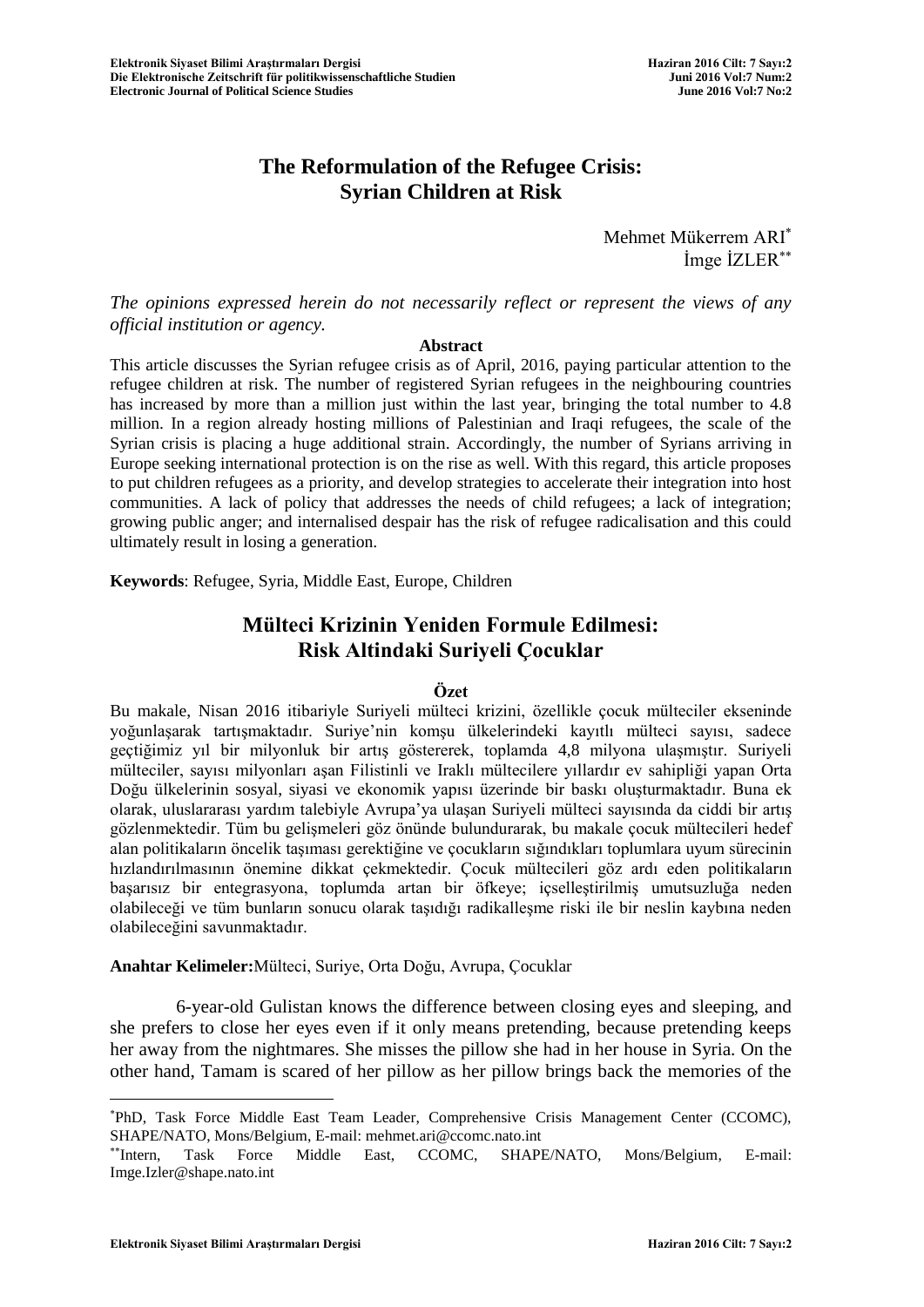air raids on her hometown that usually took place at night. Her pillow is the source of danger for her, and she cries every night at bedtime.<sup>1</sup> Besides, the story of 3-year-old Aylan, whose dead body was found on the shore of Turkey when trying to reach Greece, is just one among millions of children inside Syria and across the region witnessing their past and future disappears.

The image of a 3-year-old Syrian boy lying on the beach was so powerful that it has even altered how most people perceive the whole refugee situation. The image of the Syrian kid provoked reactions across the world, and for the first time in the Syrian crisis turned the attention from concerns over security, religion, politics, economics to humanitarian action. A call for action from the public was powerful enough to force politicians to make a striking u-turn towards their refugee policy. It may be hard for some people to comprehend what is happening in Syria; however, there is nothing hard to understand about how children need safety; to live and sleep peacefully.

Nevertheless, more cynically the real question remains whether or not the image was powerful enough to create a permanent change. Unfortunately, the answer is no. On September 2015, Angela Merkel opened Germany"s borders to hundreds of thousands of refugees mostly from Syria, allowing them to go to Germany. These refugees had been previously detained in Hungary. Nevertheless, the flow of refugees has not been managed successfully as the European Union has not worked together, which has left some European countries such as Germany and Sweden to cope alone with the crisis. In addition, shortly after the German chancellor's open door policy for people fleeing war in Syria, we have been told more and more different refugee stories that have been used to alter public opinion. Sexual harassment, increasing crime rates in host nations, economically motivated migrants presenting themselves as refugees fleeing from war in Syria were the main highlights among those stories that were successful enough to make the public quickly forget about the little Syrian boy, and many others who share the same destiny as him. Once again, refugees were unwelcome.

There have been several attempts by the international community to resolve the issue including broader and deeper commitment to funding UN humanitarian appeals; expanded resettlement and other legal channels for humanitarian admissions; facilitating refugee inclusion; provision of cash assistance, and social services to refugee families, as well as counselling and other support mechanisms that are made available to refugees. Of those attempts, funding the neighbouring countries hosting the refugees remains as the most common one. Nevertheless, financial initiatives are not enough to address the crisis. As the cross border and spill-over impacts of the conflict have reached far beyond the neighbouring states, there is an urgent need for international community to develop more comprehensive mechanisms to prevent the destabilisation of social cohesion. The discussion on open border policies; the rhetoric on no Plan B; the EU-Turkey dilemma; the NATO monitoring in the Aegean Sea; the host countries in the Middle East altogether do not see the very essence of the challenge. The main plight here, however, lies in the prospect of policies addressing the refugees. Few of the political discussions involve a sustainable feasible political strategy aimed at offering a solution to the "refugee crisis".

With this in mind, we propose to approach the situation from a "children crisis" perspective that tends to make people think more about the humanitarian ramifications. This article presents a statistical overview of the Syrian refugee crisis with a specific focus on children, before arguing that the lack of integration; the lack of policy addressing

<sup>&</sup>lt;sup>1</sup>Bergfeldt, Carina, Wiman, Erik and Weigl, Kerstin "Where the Children Sleeps", Magnus Wennman Photo Project, 2015, http://darbarnensover.aftonbladet.se/chapter/english-version/, (22.03.2016).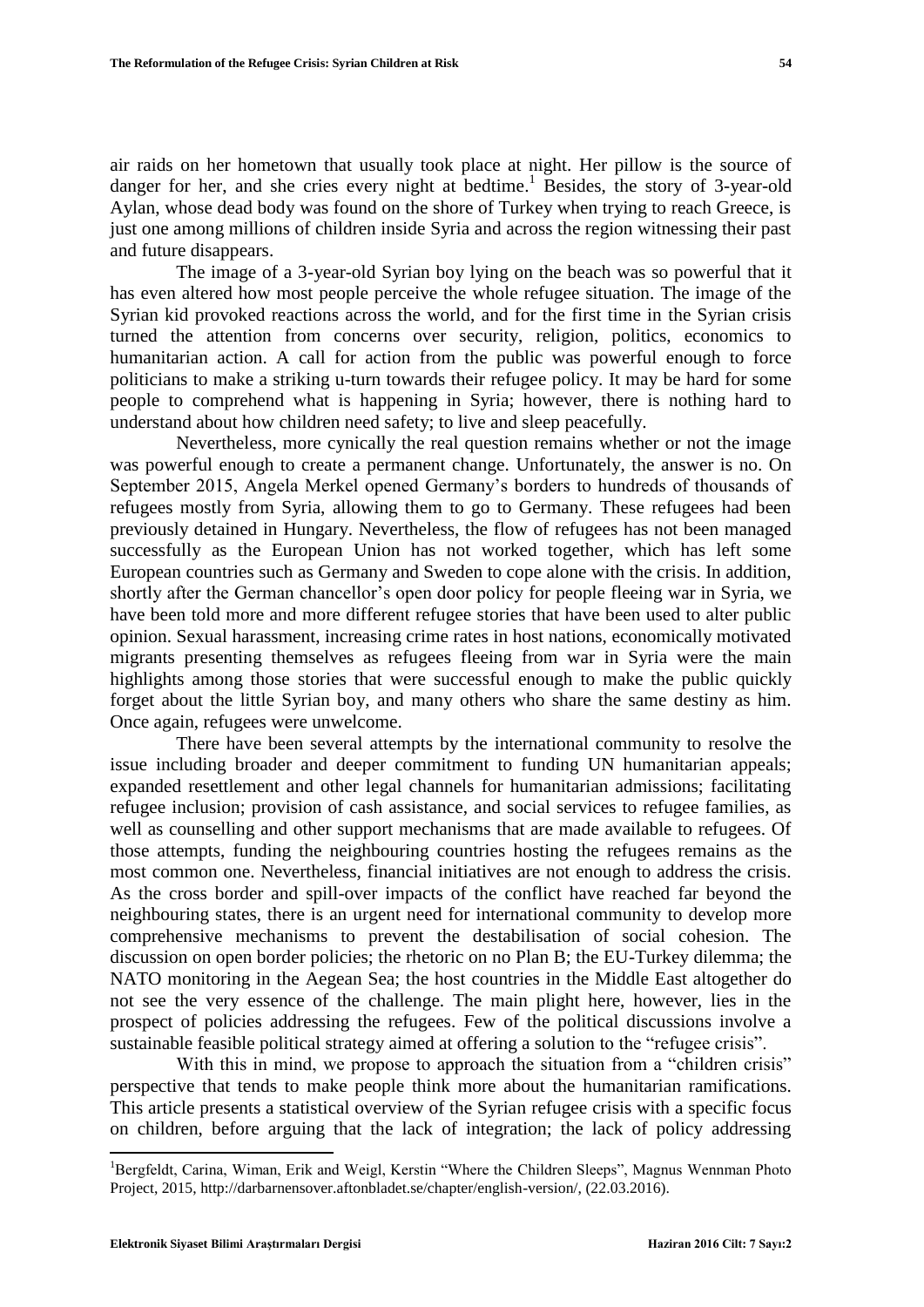education; the growing public anger; the risk of refugee radicalisation; and in the end losing a generation will create consequences that take many more years to overcome. Although it is generally believed that refugees will go back to their home countries once the conflict is over, history suggests that this will take longer than initially anticipated. Consequently, there is an urgent need for a Plan B, which offers a sustainable long term approach that specifically addresses Syrian children. Consequently, multi-level assistance, not only addressing the basic needs of children, but also offering a comprehensive psychosocial support is essential because some stories are never meant for children.

#### **Tackling the Syrian Refugee Crisis: Development and Protection Challenges**

The term refugee has become almost synonymous with Syria in recent times. Before proceeding, it is essential to define the term refugee with an aim to clarify possible confusions especially with regards to mistakenly interchangeable usage of refugee, asylum seeker and migrant. The 1951 Convention Relating to the Status of Refugees and Stateless Persons defines refugee as a person who "owing to a well-founded fear of being persecuted for reasons of race, religion, nationality, membership of a particular social group or political opinion, is outside the country of his nationality, and is unable to, or owing to such fear, is unwilling to avail himself of the protection of that country."<sup>2</sup> Refugees are individuals who flee for safety. Accordingly, an asylum seeker refers to someone awaiting a decision on their application for refugee status under the relevant international and national legal structures. On the other hand, despite no universally agreed definition, the term migrant is used for a person who has resided in a foreign country for more than one year irrespective of the causes, voluntary or involuntary, and the means, regular or irregular, used to migrate.<sup>3</sup>

These distinctions are necessary because refugees and migrants are not the same and this indeed matters. Using these terms interchangeably is arguably a way to undermine the status of refugees. Refugees do not choose to move but they are in a way forced to move in order to survive due to a threat of persecution or death. Migrants, however, choose, and have other reasons to move including a prospect for a better life, family reunification and education. This distinction matters, particularly with regards to recognised legal principles. Refugees are defined and protected in international law, whereas national immigration laws define the nature of migration processes. Subsequently, countries bear specific responsibilities towards those seeking asylum on their sovereign territories. Conflation of these terms can have severe outcomes on the security of refugees. Although it is also paramount to emphasise the importance of the human rights of migrants, obscuring the two terms diverts attention from the specific legal protections refugees need, and can sabotage public support for refugees. 4

In light of these definitions, there are nearly 19.5 million refugees in the world, of which almost a quarter are Syrian with 4.8 million. Of those, 2.1 million Syrians registered in Egypt, Iraq, Jordan, Lebanon and 2.7 million in Turkey. In addition, there are more than 28,000 Syrian refugees registered in North Africa.<sup>5</sup> The number of registered Syrian

<sup>&</sup>lt;sup>2</sup> Convention and Protocol relating to the status of refugees- Text of the 1951 Convention Relating to the Status of Refugees http://www.unhcr.org/3b66c2aa10.html, (22.03.2016).

<sup>3</sup> International Organisation for Migration (IOM), Glossary on Migration, International Migration Law Series No. 25, 2011 https://www.iom.i,nt/key-migration-terms, (22.03.2016).

<sup>4</sup> Edwards, Adrian Refugee or Migrant: Which is Right? United Nations High Commission for Refugees (UNHCR) viewpoint, 2015, http://www.unhcr.org/55df0e556.html, (22.03.2016).

<sup>&</sup>lt;sup>5</sup> UNHCR "Worldwide displacement hits all-time high as war and persecution increase", 18 June 2015, http://www.unhcr.org/558193896.html, (27.03.2016).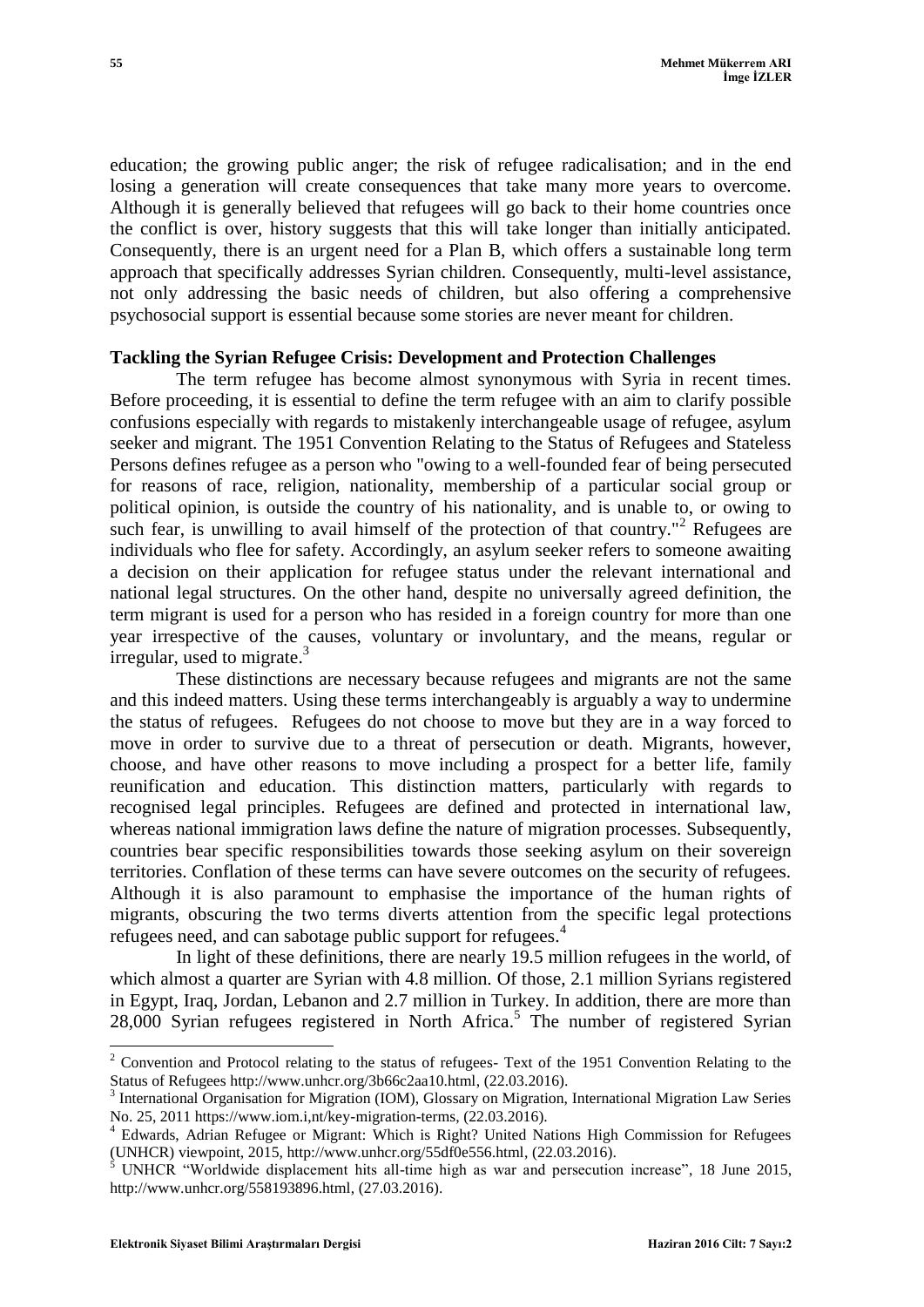refugees in these neighbouring countries has increased by more than a million just within the last year, bringing the total number to 4.8 million. This increase signals to us that the conflict has accelerated dramatically over the last 12 months, and many more refugees are on the door to come. Besides, this number does not include the thousands of asylum seekers. For instance, in 2014, there were 137,887 asylum applications in Europe, and that was just below 900,000 between April 2011 and December 2015.<sup>6</sup> Despite the increasing trend in the number of Syrians arriving in Europe seeking international protection, it remains comparatively low considering the number of refugees residing within the region. The main destinations remain the neighbouring countries.<sup>7</sup> It is also essential to remark that all available statistics are sourced from official figures, and therefore it is highly likely that these numbers are more substantial than what is reported.

Accordingly, accommodating refugees has become a pressing issue in host countries after the civil war turned into a regional crisis. On average in 2014, 3,300 refugees arrived in neighbouring countries every day.<sup>8</sup> In a region already hosting millions of Palestinians and Iraqi refugees, the scale of the Syrian crisis is placing a huge additional strain on the neighbouring countries.<sup>9</sup> In this regard, the international humanitarian response has been tasked to alleviate the severe negative social, economic and human developmental impacts of the refugee influx on the host countries of the region. In January 2016, the UN agencies appealed for almost \$8 billion in funding to help Syrians affected by the conflict.<sup>10</sup> This request is known to be its largest appeal in history to meet the ongoing humanitarian needs inside and outside of Syria. Along with the international community, individual states such as the United States provide humanitarian assistance including medical care, water, food, shelter and non-food items. Moreover, psychosocial rehabilitation of refugees as well as the prevention of gender based violence is other focus areas of the international assistance provided. Nevertheless, despite the international efforts including the UN and the individual governments to generate and increase contributions, funding and support remain vastly inadequate.<sup>11</sup>

Despite the indicated international community efforts, the degree of protection by the international community at large has been very limited in comparison to that provided by the neighbouring countries to Syria. In addition to currently hosting the vast majority of the refugees, these states implement a crisis response plan aiming at an integrated stabilisation strategy. More specifically, Lebanon provides material and legal assistance to the most vulnerable among Syrian refugees. In close coordination with the ministries, the Lebanon Crisis Response Plan aims to strengthen the national and local capacity as well as the accessibility of public services. Moreover, the plan introduces rapid impact job creation

<sup>6</sup>Eurostat "Asylum Quarterly Report" (2016) http://ec.europa.eu/eurostat/statisticsexplained/index.php/Asylum\_quarterly\_report, (27.03.2016).

<sup>7</sup> 3RP Regional Refugee Resilience Plan 2016-2017 UNHCR Syria Regional Refugee Response, via:http://data.unhcr.org/syrianrefugees/regional.php#, (27.03.2016).

<sup>&</sup>lt;sup>8</sup>Zetter, Roger and Ruaudel, Heloise "Development and Protection Challenges Of the Syrian Refugee Crisis" University of Oxford Refugee Studies Centre, 2014.

<sup>&</sup>lt;sup>9</sup> Ibid.

<sup>&</sup>lt;sup>10</sup> UNDP New Centre "UN agencies warn humanitarian needs growing in Syria and region: nearly US\$8 billion urgently needed in 2016", 12 January 2016, http://www.undp.org/content/undp/en/home/presscenter/pressreleases/2016/01/12/un-agencies-warnhumanitarian-needs-growing-in-syria-and-region-nearly-us-8-billion-urgently-needed-in-2016.html, (27.03.2016).

<sup>&</sup>lt;sup>11</sup>Margesson, Rhoda and Chesser, Susan G. "Syria: Overview of the Humanitarian Response", 30 May 2014, Congressional Research Service, https://www.fas.org/sgp/crs/mideast/R43119.pdf, (27.03.2016).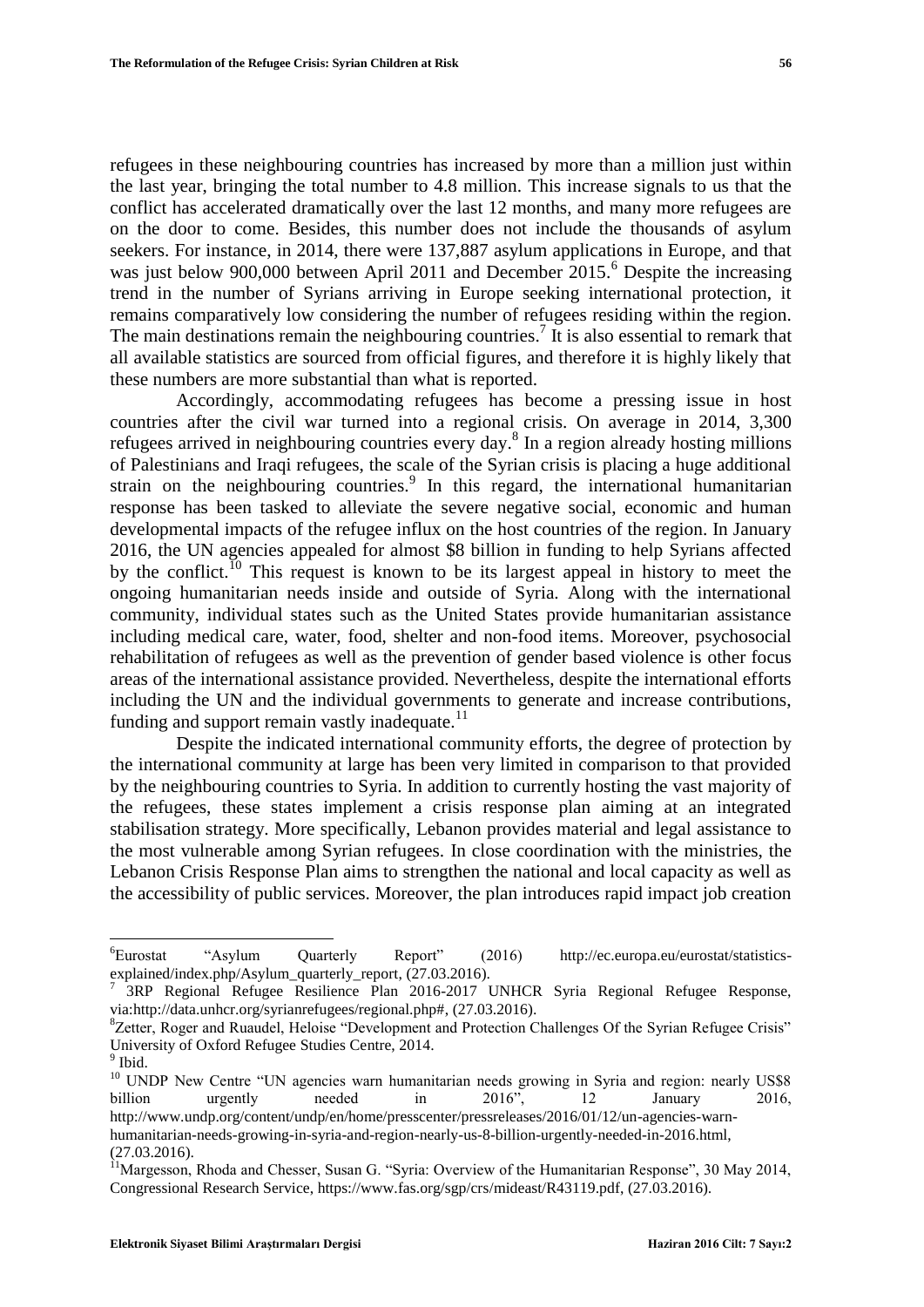opportunities, and seeks to complement international assistance in the country.<sup>12</sup> Similarly, Jordan has several targeted interventions addressing short-term people-centred needs as well as medium to long-term institutional developments. The Jordanian Response Plan includes specific sector strategies with an aim to prevent a long-term deterioration in the society. For instance, the education sector strategy seeks to ensure sustained quality educational services for all refugee children, while energy sector response strategy aims to fulfil the additional power demand in line with the refugees' needs.<sup>13</sup> Furthermore, hosting the largest numbers of refugees in the world puts an additional strain on Turkey. Not only to address the immediate humanitarian needs of refugees, but also to cope with the challenges posed by the crisis, Turkey has established an asylum framework providing Syrian refugees with access to health care and education, and with further plans for enabling them to gain access to the labour market.<sup>14</sup>Therefore, taking the efforts of individual states into account, the international community"s response remains rather limited. Funding the countries hosting the refugees is not enough because socio-economic implications on the host communities cannot be addressed only through financial initiatives. Cross border effects of the conflict have already been a big disturbance in neighbouring states. Destabilisation of social cohesion and distortion of trade and economic patterns have already caused a great deal of issues.<sup>15</sup>

More specifically, in terms of micro-economic impacts of the refugee influx on the neighbouring countries, substantial spikes in unemployment, depressed wage rates and limited employment opportunities are widespread. In addition, the fiscal stress impacted upon economic production while impoverishing a very substantial proportion of households. As these households are mainly low income, the tension is increasing in society blaming refugees for stealing their jobs and limited socio-economic opportunities.<sup>16</sup> For instance, prior to the refugee crisis, almost a quarter of the Lebanese population lived below the poverty line of \$4 per day, and the refugee influx was estimated to push an additional  $170,000$  Lebanese nationals into poverty.<sup>17</sup>

In addition to micro-economic impacts, macro-economic implications include large losses in terms of economic performance, cuts in growth, increasing unemployment and deepening national deficits. The refugee crisis has also had a serious effect on public services including health and education sectors as well as water supplies and power.<sup>18</sup> Accordingly, the World Bank estimated that the refugee crisis impacted upon Lebanon"s economic growth reducing it by 2.9% per annum from a predicted growth rate of 4.4 % in

 $\overline{a}$ 

<sup>&</sup>lt;sup>12</sup>UNHCR Lebanon Crisis Response Plan 2015-2016.

<sup>&</sup>lt;sup>13</sup>Jordan Response Plan for the Syria Crisis 2015-2016.

<sup>&</sup>lt;sup>14</sup>Regional Refugee & Resilience Plan 2016 -2017.

 $^{15}$  Ibid.

<sup>&</sup>lt;sup>16</sup>Zetter, Roger and Ruaudel, Héloïse "Development and Protection Challenges of the Syrian Refugee Crisis", September 2014, http://www.fmreview.org/syria/zetter-ruaudel%20.html#sthash.mJ7A5aIW.dpuf, (27.03.2016).

<sup>&</sup>lt;sup>17</sup> "Lebanon, Economic and Social Impact Assessment of the Syrian Conflict", World Bank Report No. 81098-LB, September 2013, http://tinyurl.com/WB-EconomicSocialImpact-Leb - See more at: http://www.fmreview.org/syria/zetter-ruaudel%20.html#sthash.mJ7A5aIW.dpuf, (27.03.2016).

<sup>&</sup>lt;sup>18</sup>Zetter, Roger and Ruaudel, Héloïse "Development and Protection Challenges of the Syrian Refugee Crisis", September 2014, http://www.fmreview.org/syria/zetter-ruaudel%20.html#sthash.mJ7A5aIW.dpuf, (27.03.2016).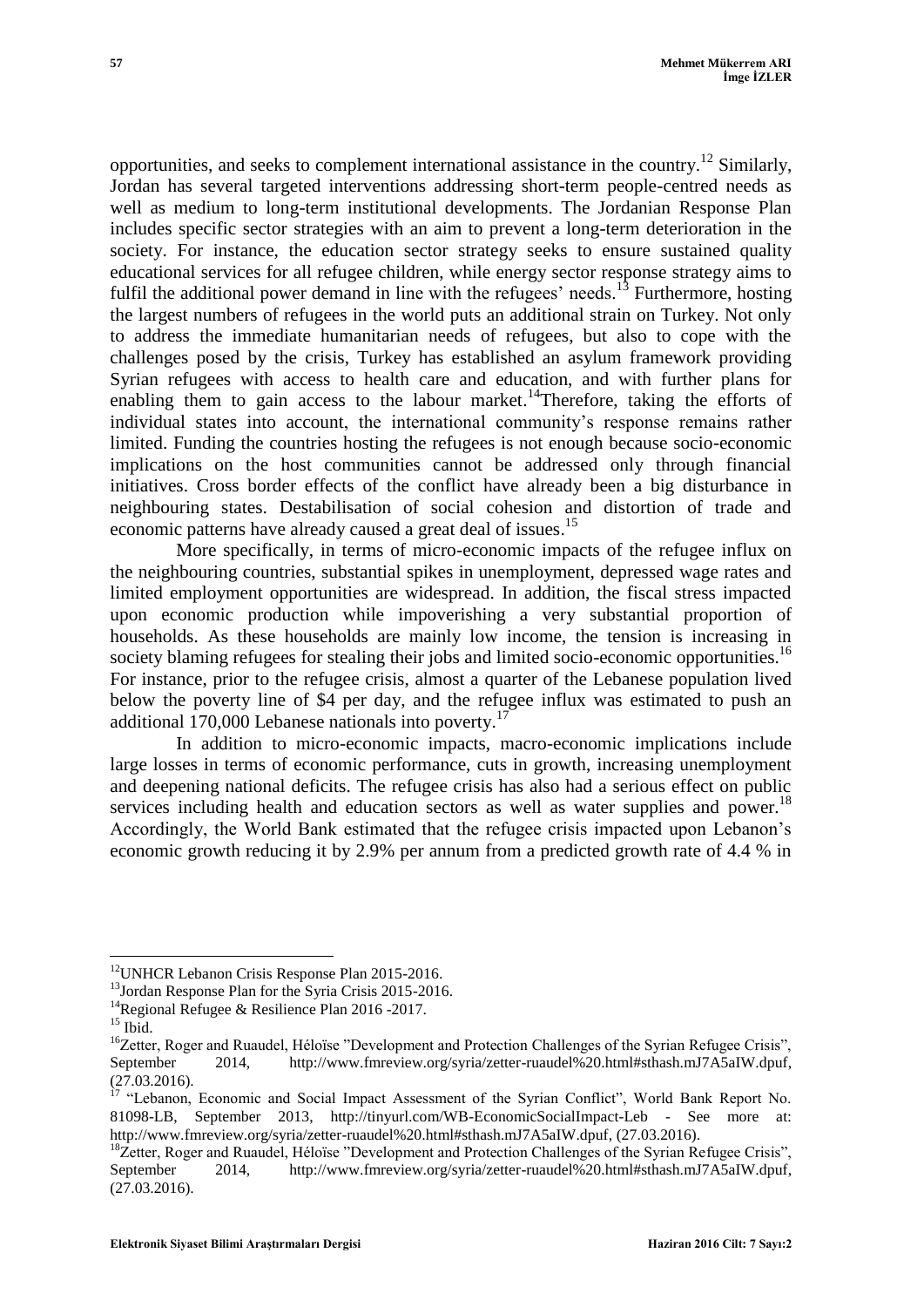2012-14.<sup>19</sup> Likewise, the Jordanian Economic and Social Council asserted that the cost per Syrian refugee to Amman is more than \$3,500 a year.<sup>20</sup>

Therefore, after more than five years of war, neighbouring states, particularly Lebanon and Jordan, are about to collapse under the weight of refugees. Lebanon"s economy has taken a \$7.5 billion hit due to the refugee crisis, and the country"s unemployment rate is expected to double after the refugee influxes. This is not unique to Lebanon since Jordan has been experiencing the same overwhelming impacts of the crisis.<sup>21</sup>In addition to economic, energy and natural resource pressures of large Syrian refugee populations, a fragile security and political environment is weighing heavily on neighbouring countries, and further complicating the already complex political dynamics of the region. $22$ 

The early waves of Syrian refugee influx were met with empathy and aid from the international community; however, this is no longer enough. More needs to be done to assist Syria"s neighbours. The support of the international community is out of proportion with the needs. Since the spill-over effects of the war have reached far beyond neighbouring states, there is an urgent need for international community to revise the way it thinks about developing more comprehensive response mechanism.<sup>23</sup>In addition to encouraging the neighbouring countries to keep their borders open to those fleeing the conflict in Syria, it is essential to share the burden.

Accordingly, most European states are in a more stable and economically able position than their Middle Eastern counterparts. Yet the European Union has been paralysed by the discussion over collective interest versus individual preferences of member states. Meanwhile, Germany is the exception that has demonstrated the courage and capacity to try to absorb a sizable group of Syrian refugees.<sup>24</sup>Nevertheless, Germany's open-arms policy towards those people in need of sanctuary has not been warmly welcomed by the European counterparts of Germany. To the contrary, the open border policies of the Chancellor were considered to be naïve not only by Central European countries, but also by Germany"s closer partners such as France. Berlin"s persistence that Europe can and should absorb more refugees arguably caused more harm than its expected benefits. Merkel"s insistence on no Plan B paved the way for the refugee crisis to escalate within the EU. Terrorist attacks in Paris in November 2015 as well as the mass sexual assaults on women in Cologne on New Year"s Eve provoked a collective contentious perspective toward Merkel"s way of handling the refugee crisis across the Union. Even though EU leaders urged citizens not to confuse refugees with terrorists, most of whom were EU citizens, the Paris attacks triggered the threat that terrorists could hide among

 $\overline{a}$ 

<sup>&</sup>lt;sup>19</sup>Zetter, Roger "Reframing Displacement Crises as Development Opportunities" Displacement Solutions Initiative (DSI) Roundtable, Copenhagen, 2-3 April 2014 www.endingdisplacement.org/wpcontent/uploads/2014/02/Concept-note.pdf, (27.03.2016).

<sup>&</sup>lt;sup>20</sup>Al-Kilani, Saleh "A Duty and a Burden on Jordan" Forced Migration Review, September 2014, 47, http://search.proquest.com/docview/1561632668?pq-origsite=summon&, (27.03.2016).

<sup>&</sup>lt;sup>21</sup>Sprusansky, Dale "Tackling Syria's Humanitarian Crisis" Washington Report on Middle East Affairs, May 2014, pp. 51-54, http://www.wrmea.org/2014-may/human-rights-tackling-syrias-humanitarian-crisis.html,  $(27.03.2016).$ 

<sup>&</sup>lt;sup>2</sup>Margesson, Rhoda and Chesser, Susan G. "Syria: Overview of the Humanitarian Response".

<sup>&</sup>lt;sup>23</sup>Sprusansky, Dale "Tackling Syria's Humanitarian Crisis".

<sup>&</sup>lt;sup>24</sup>Laipson, Ellen "Gulf States' Inaction Heightens Europe's Migrant Crisis" World Politics Review, 1 September 2015, http://www.worldpoliticsreview.com/articles/16584/gulf-states-inaction-heightens-europes-migrant-crisis, (30.03.2016).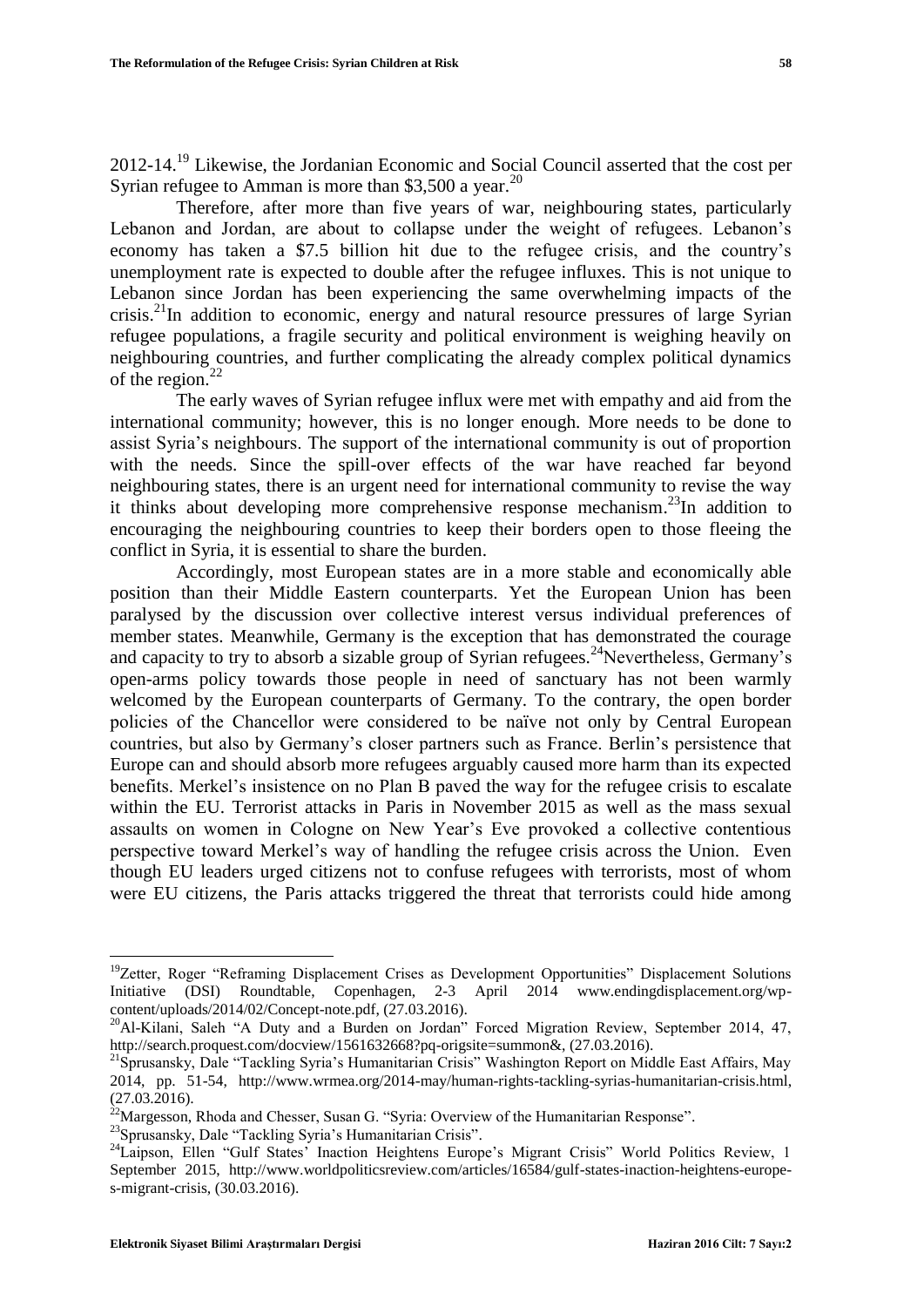migrants.<sup>25</sup> Accordingly, the Paris attacks have led some East European nations including Poland, the Czech Republic, Slovakia and some right-wing politicians to call for tighter border controls. Many of those linking the refugee crisis and the attacks were already sceptical of accepting refugees in the first place. However, after the attacks, they have explicitly called for the Schengen border region to limit migrant movements putting the EU"s resettlement program, designed to spread 160,000 migrants around European countries, at risk. 26

The deepening split between Berlin and other European member states has worsened the attempts to achieve a common European approach for the refugee crisis. Instead, the contradiction between Merkel"s pro-refugee policy and Europe"s refusal to absorb the majority of refugees has forced the EU to resolve the problem through other means. Of these, the negotiation with Turkey is one of the most crucial as well as the most controversial. The EU deal with Turkey aims to keep open the Turkish-Syrian border to refugee influx while closing its borders to the EU. The readmission of irregular refugees to Turkey is another part of the agreement. In this regard, the EU and Turkey agreed to resettle one Syrian from Turkey for every Syrian readmitted by Turkey after arriving irregularly, which is also known as the 1:1 mechanism. <sup>27</sup> Although this 1:1 mechanism seems to aim at the prevention of dangerous irregular migrant flows across the Aegean Sea by encouraging legal resettlement process, it remains contentious concerning the obscure relocation and resettlement procedures. Intriguingly, EU-Turkey agreement appears to be the "best" possible option for the EU to address the worst humanitarian crisis of the last decade. It seems there will be no refugee crisis if the refugees are not in the EU.

In addition to the EU-Turkish agreement, Greece, Turkey and Germany have asked for NATO support to monitor the Aegean Sea in order to fight against the irregular border crossings. However, the monitoring of the sea will likely not resolve the "crisis", either. The approach should be more comprehensive than merely monitoring. EU financial assistance for Turkey"s compliance with EU wishes and the involvement of NATO in the refugee crisis will do little to achieve a long lasting positive impact on the issue. Broadly speaking, these crisis resolution methods appear to do little to address the challenges presented by this crisis, but instead are arguably creating new problems.

## **Statistical Outlook: What the Numbers Tell Us**

Significantly, the UNHCR<sup>28</sup> estimates that 13.5 million people in Syria need humanitarian assistance, 4.8 million Syrians are refugees, and 6.5 million are displaced within Syria, and only about 9% of those registered Syrian refugees have been living in camps. This is important because it highlights the living conditions of the refugees. The Syrians who are not living in camps receive little to no financial support from the host states. For instance, almost 86% of refugees outside camps in Jordan live below the poverty line of US \$ 3.2 per day. A similar situation exists in Lebanon since 55% of

<sup>&</sup>lt;sup>25</sup>Martin, Philip L. "Viewpoint: Europe's migration crisis: an American perspective" Migration Letters, 13(2), pp.311 http://www.tplondon.com/journal/index.php/ml/article/viewFile/614/460, (30.03.2016).

<sup>&</sup>lt;sup>26</sup>Time Magazine "The Paris Attacks Have Put Europe's Refugee Crisis Under Renewed Scrutiny" 16 November, 2015 http://time.com/4114009/paris-attacks-migrant-crisis-refugees-eu/, (30.03.2016).

<sup>&</sup>lt;sup>27</sup>European Commission - Press release "Relocation and Resettlement: EU Member States must act to sustain current management of flows" 18 May 2016 http://europa.eu/rapid/press-release\_IP-16-1763\_en.htm, (30.03.2016).

 $^{28}$  Ibid.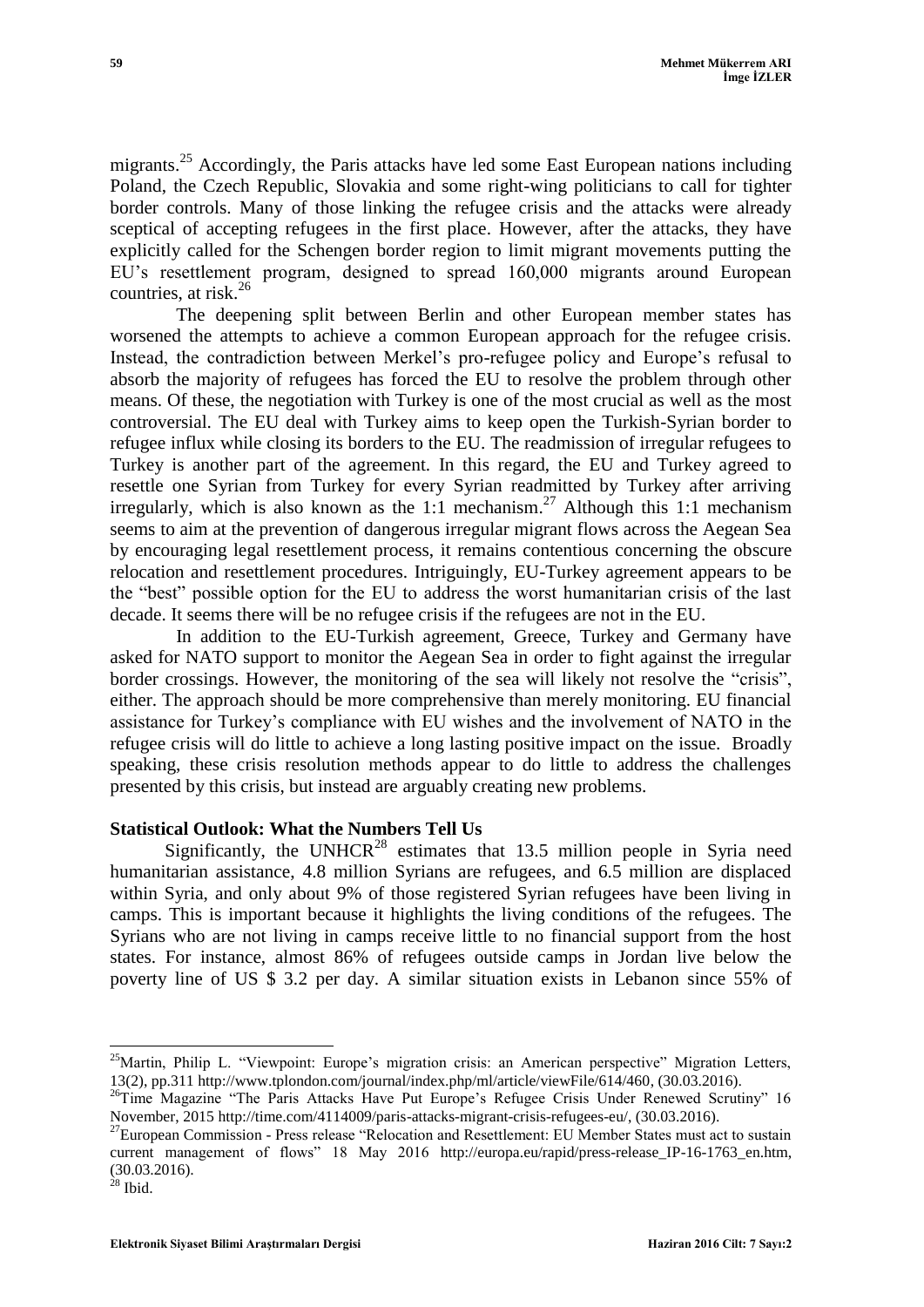refugees live in substandard houses.<sup>29</sup> Unsurprisingly, harsh living conditions and the need to provide for themselves and for their families are highly likely to result in an increase in undocumented employment as well as in child labour.

Concerning the demographic breakdown of Syrian refugees, it is estimated that gender division is almost equal with 49.3% males and 50.7% females.<sup>30</sup> Unlike what is mostly believed, the majority of Syrian refugees are not men crossing the border to look for better jobs in Europe. What is even more crucial concerning the demographic make-up is actually the age composition. Approximately half of the refugee population with 2.4 million are under the age of 18, and of those  $40\%$  are under the age of  $12.<sup>31</sup>$  This implies that there is an urgent need to act responsibly in the host countries to provide children with protection and assistance. In addition to 2.4 million registered refugee children and children awaiting registration outside Syria, there are around 6 million children affected within Syria.<sup>32</sup> These children are arguably the potential refugees, whose situation is not any better than the ones outside of Syria. More specifically, children on the move face several difficulties including sickness and in some cases death; trafficking; separation from parents; extortion by smugglers; exploitation and abuse.<sup>33</sup> Even after they successfully cross the borders, there are several other barriers preventing their integration into the host nations. Fractured family structures; physical and mental scars; insecurity; the need to work; educational obstacles; and discrimination<sup>34</sup> are some of the most challenging problems children face.

Principally, limited possibilities force children seeking international protection to make use of irregular routes as a means to reach the EU, which leaves them with a wide range of safety risks. According to  $IOM<sup>35</sup>$ , 30% of the victims of these dangerous journeys across the Aegean were from children trying to reach Europe. Many people on the move are found wet and cold after their arrival; some children suffer from hypothermia and risk developing pneumonia. 36

Apart from the safety risks for children travelling to and through Europe, there have been several other challenges children had to face along the route. Being separated from parents is one of the most prolific issues faced by these children. The risk of separation is likely to happen not only on their way to Europe, but also during their early journey to neighbouring countries. Smugglers do not care about keeping families together as they preferably think about pushing as many people as possible into a boat, and sail it when it is full regardless of who are in and out. In this respect, unaccompanied children are by far the most vulnerable group among refugees, and are likely to face with more severe challenges

l

 $29$  UNHCR Press Release "Total number of Syrian refugees exceeds four million for first time", 9 July 2015, http://www.unhcr.org/559d67d46.html, (30.03.2016).

<sup>3</sup>RP Regional Refugee Resilience Plan 2016-2017 UNHCR Syria Regional Refugee Response, via:http://data.unhcr.org/syrianrefugees/regional.php#, (27.03.2016).

 $31$ Sirin, Selcuk R. and Sirin-Rogers, Lauren "The Educational and Mental Needs of Syrian Refugee Children" Migration Policy Institute 2015.

<sup>&</sup>lt;sup>32</sup> UNICEF "Syrian Arab Republic", 13 January 2016, http://www.unicef.org/appeals/syria.html, (30.03.2016).

<sup>33</sup>Verheul, Rhea and Fagerholm, Karin "Safety and Fundamental Rights At Stake For Children On the Move", The European Network of Ombudspersons for Children (ENOC), 2016.

<sup>34</sup> UNHCR "The Future of Syria", 2016, http://unhcr.org/FutureOfSyria/, (30.03.2016).

<sup>&</sup>lt;sup>35</sup> IOM and UNICEF Data Brief: Migration of Children to Europe, 30 November 2015, http://www.iom.int/sites/default/files/press\_release/file/IOM-UNICEF-Data-Brief-Refugee-and-Migrant-Crisis-in-Europe-30.11.15.pdf, (30.03.2016).

<sup>&</sup>lt;sup>36</sup>Verheul, Rhea and Fagerholm, Karin "Safety and Fundamental Rights At Stake For Children On the Move" The European Network of Ombudspersons for Children (ENOC), 2016.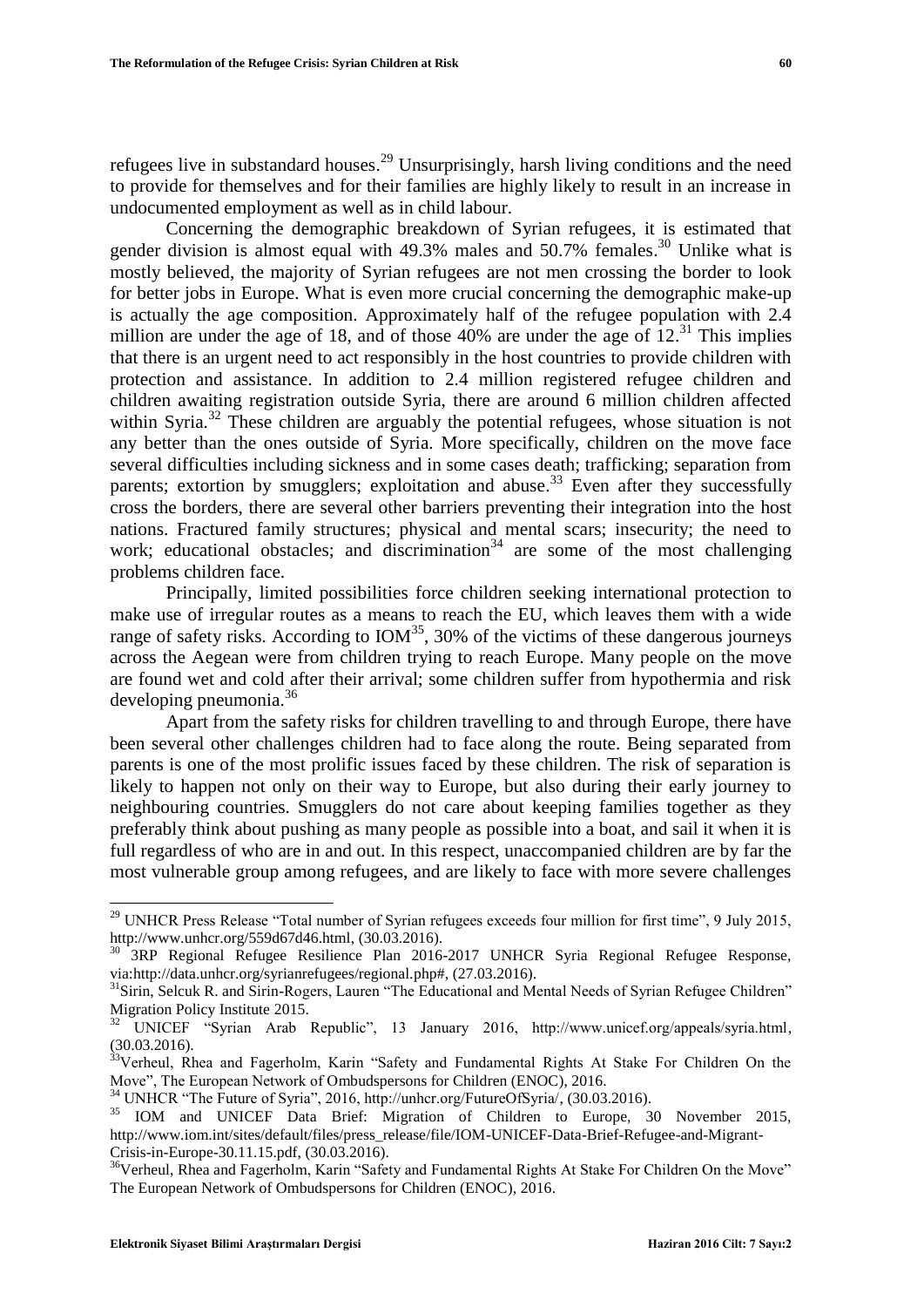after they successfully enter into the host countries.<sup>37</sup> Save the Children estimates  $26,000$ unaccompanied children entered Europe in 2015, and according to the EU"s criminal intelligence agency –Europol-<sup>38</sup>, at least 10,000 of them have gone missing after arriving in Europe. What is even more frightening is the disturbing crossover between smugglers and human trafficking gangs. The nexus between gangs helping smuggle refugees and the gangs using refugees for sex and slavery is unmistakable. In other words, the risk of becoming the victim of sexual exploitation is unfortunately highly likely for young refugees. Indeed, officials are concerned that many unaccompanied missing child refugees might have falling into the hands of organised trafficking syndicates.

Furthermore, the provision of basic needs and services in destination countries is another critical issue. Most refugees encounter with problems in access to shelter, protection, food and other basic services such as health, nutrition, water, sanitation, hygiene and education. In this regard, it is essential to emphasise the importance of physical and mental health of young refugees. Regardless of their age, Syrian children have gone through severe physical pain due to war including sniper fire, rockets and missiles. Some may have got away from severe physical injuries; almost none is able to avoid the psychological and mental impact of the war. According to interviews carried out by UNHCR officials<sup>39</sup>, based on what the parents indicated, trouble sleeping, horrifying flashbacks, constant crying, bed-wetting and even speech problems are noted as visible impacts of the war on those children.

From an educational standpoint, the statistics do not provide us with a brighter picture, which is highly likely to result in an under-educated generation, if not a lost generation. Despite the lack of official data on the registry rate of refugee children in schools in the host nations, interviews and focus group discussions shed light on the situation that Syrian children are likely not to continue their education. In Lebanon, a study<sup>40</sup> conducted by the United Nations and its sister agencies found out that 80% refugee children were not enrolled in schools. The situation is similar in Jordan. In line with official Jordanian Ministry of Education figures<sup>41</sup>, 83,232 Syrian children were enrolled in formal education. Statistically speaking, 56% of the refugee children were not in school when the data was collected in 2013. More strikingly, the number of refugees in Jordan has almost doubled since 2013.<sup>42</sup> Contrariwise, it is highly likely that the percentage of Syrian refugee children who are not in school is on the rise as the numbers of refugees are growing in the respective host countries. In 2014, of the 1.6 million Syrian refugees in Turkey, it is predicted that 576,000 school-aged children require access to schooling. According to UNICEF, at the end of the 2013-2014 school year, some 65,000 children were enrolled in formal education programmes in camps, and 45,000 children were attending in temporary education centres in communities, with a further 7,500 participating in the national education system. Despite the increase in the enrolment rates compared to

 $\overline{\phantom{a}}$  $37$  Ibid.

<sup>38</sup>Euronews "10,000 refugee children are missing, says Europol", 31 January 2016, http://www.euronews.com/2016/01/31/10000-refugee-children-are-missing-says-europol/, (30.03.2016).

<sup>&</sup>lt;sup>39</sup> UNHCR "The Future of Syria: Refugee Children in Crisis", November 2013,http://www.refworld.org/pdfid/529c3b4d4.pdf, (02.04.2016).

<sup>&</sup>lt;sup>40</sup>Karlstrom, Kerstin and Hamoudi, Nathalie "Lebanon: RRP5 Update- Education" MEHE, UNGCR, UNICEF, 2014.

<sup>&</sup>lt;sup>41</sup>International Labour Organisation (ILO) "Report of the rapid assessment on Child Labour in the Urban Informal Sector in three governorates of Jordan (Amman, Mafraq and Irbid)", 2014.

<sup>&</sup>lt;sup>42</sup>3RP Regional Refugee Resilience Plan 2016-2017 UNHCR Syria Regional Refugee Response, via:http://data.unhcr.org/syrianrefugees/regional.php#, (27.03.2016).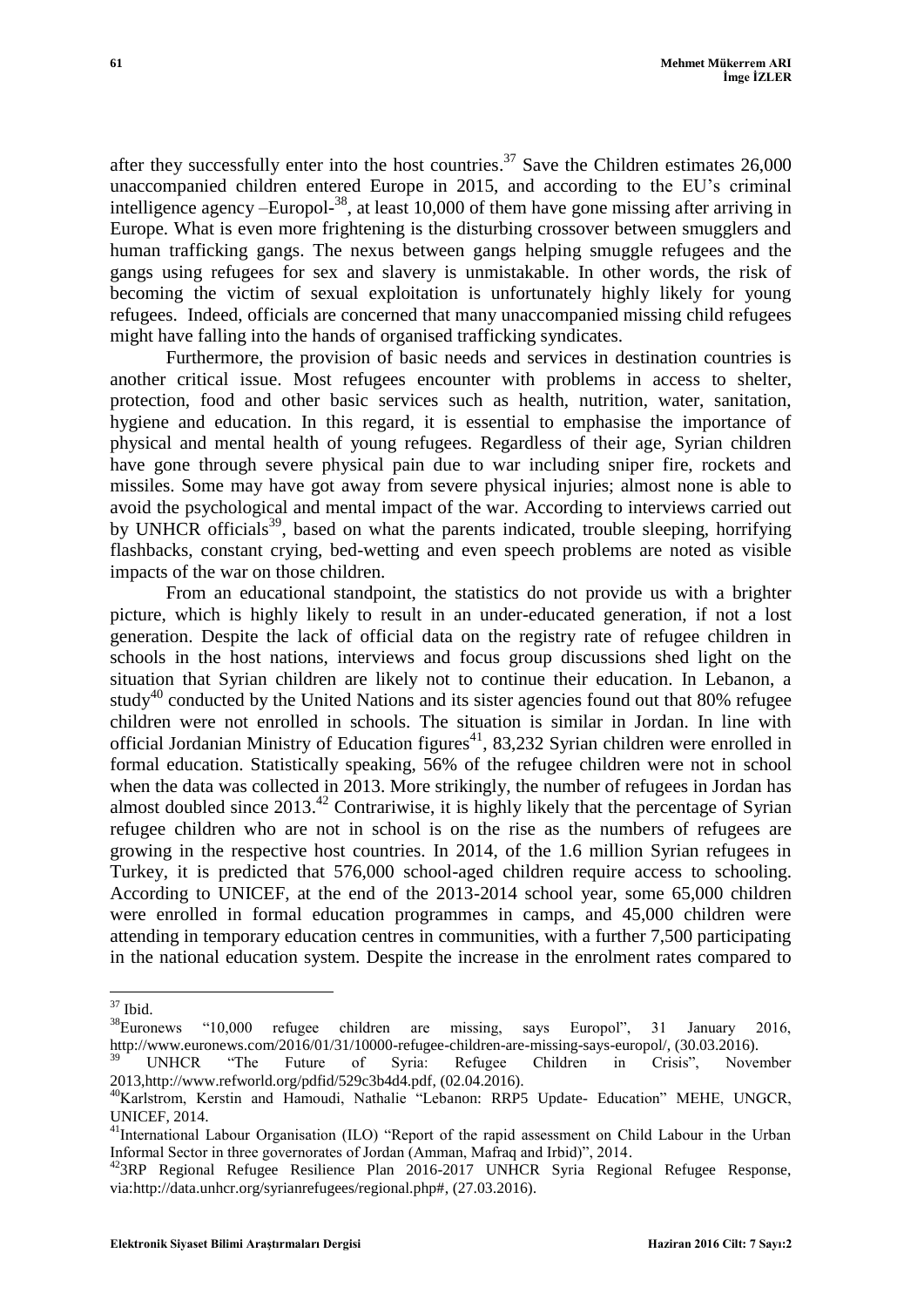previous years, 70% of school-aged children are estimated to be still out of school.<sup>43</sup> Moreover, similarly to Jordan and Lebanon, refugees in Turkey have steadily increased since 2014 with many children not having access to education.

Even if refugee children continue their education, some other barriers exist preventing their possible integration. Of these, linguistic barriers; hidden constraints; the capacity of schools; the quality of education; discrimination and segregation remain vital. Language restricts integration. Evidence suggests that language support provided by the host governments both for the refugee students and the teachers to provide Syrian refugees with multilingual education has been limited. Even if local language courses exist, they are generally not sufficient enough to provide the course beneficiaries with adequate tools and the required skills to make full use of mainstream education. In order to bypass the language barrier, there has been some effort made such as in the case of Turkey in which temporary education centres also known as TECs are operated in public school buildings. TECs function on a modified Syrian curriculum with the language of instruction in Arabic. Nevertheless, there are not enough of these centres to meet the demands of the refugee population<sup>44</sup>. Despite being a serious educational option, it is not a long-term solution.

The education of refugee children is an essential tool that increases the probability of long term integration with the local populace. In this regard, child labour is another crucial issue due to its direct correlation with school attendance. Some children need to quit school to support their families. For instance, 47% of respondents in Jordan (186 polled households)<sup>45</sup> indicated that children are responsible either partly or entirely for their family"s income. Sadly, the situation is predicted to be even worse in reality. Child labour has reached critical levels as it is estimated that at least one in ten Syrian refugee children in the Middle East region is engaged in child labour. <sup>46</sup> Since child labour is not legal in the host nations, it is hard to keep track of the problem. Families and employers tend to hide the situation due to the fear of ramifications that might result in disqualification of families for financial assistance provided by the international organisations. Despite the difficulties in identification of working refugee children, it is not difficult to penetrate the child protection problems attached to child labour.

Over the last 12 months the number of registered Syrian refugees in the Republic of Turkey, the Lebanese Republic, the Hashemite Kingdom of Jordan, the Republic of Iraq, and the Arab Republic of Egypt has increased by more than 1 million.<sup>47</sup> In addition, the number of Syrians arriving in Europe seeking international protection is on the rise, equal to 579.184 between April 2011 and December  $2015^{48}$ . According to Eurostat<sup>49</sup>, the number of first time asylum applicants has increased by more than 130% in the fourth quarter of 2015 when compared with the same quarter in 2014 and remained unchanged in

<sup>&</sup>lt;sup>43</sup>3RP Regional Refugee Resilience Plan in Response to the Syria Crisis 2015-16 Turkey.

<sup>&</sup>lt;sup>44</sup>World Bank Group- Social, Urban, Rural & Resilience "Turkey's Response to the Syrian Refugee Crisis and the Road Ahead", December 2015, https://www.openknowledge.worldbank.org/bitstream/handle/10986/23548/Turkey0s0respo0s0and0the0road 0ahead.pdf?sequence=1&isAllowed=y, (02.04.2016).

<sup>&</sup>lt;sup>45</sup> UN Women Inter-Agency Assessment "Gender Based Violence and Child Protection Among Syrian Refugees in Jordan, With a Focus on Early Marriage", July 2013, p.35.

<sup>46</sup> UNICEF "No Lost Generation" (publication pending).

<sup>&</sup>lt;sup>47</sup> 3RP Regional Refugee Resilience Plan 2016-2017 UNHCR Syria Regional Refugee Response, via: http://data.unhcr.org/syrianrefugees/regional.php#, (27.03.2016).

UNHCR "Europe: Syrian Asylum Applications From April 2011 to December 2015" https://data.unhcr.org/syrianrefugees/download.php?id=10282, (02.04.2016).

<sup>49</sup> Eurostat "Asylum Quarterly Report", 2016, http://ec.europa.eu/eurostat/statisticsexplained/index.php/Asylum\_quarterly\_report, (27.03.2016).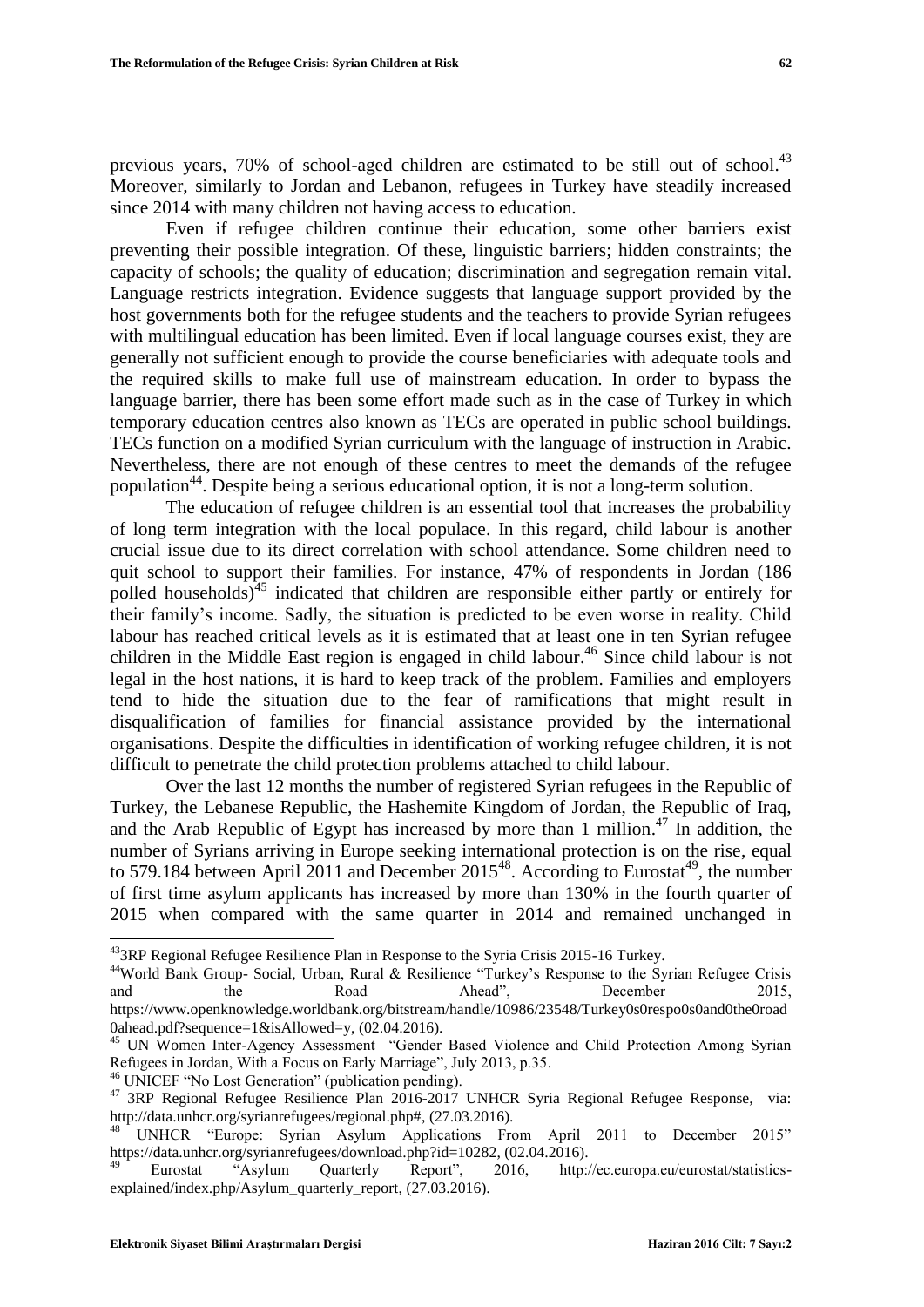comparison to the third quarter of 2015. This increase is mainly due to Syrian asylum seekers. Despite this increase, the number is particularly low when compared to countries bordering Syria. However, as indicated, this implies that fighting has intensified in almost all Syrian governorates, and this could likely compel many more people from Syria. As a result, what the numbers really tell us is that although it is presented as if all the refugees are men looking for jobs in Europe, the truth is they are not. Almost half of them are children in need, and until the conflict is over, there will be more and more influxes of people; and it is essential to provide a longer term multi-level assistance to overcome the challenge.

The hope of returning home is shrinking since the conflict accelerates, which puts refugees in a precarious situation. Besides, negative coping practices including but not limited to child labour, begging, child marriages, undocumented employment are on the rise. Competition for employment, housing, infrastructure services in already vulnerable host states is making the situation even more complicated for the host communities. Ensuring support for the increasing number of refugees has become even harder.<sup>50</sup> From the stance of strategic impact, it is essential to formulate a sustainable policy that not only respects and supports the rights of those admitted, but also ensures that these rights are protected. The governments may be caught unprepared by the growing refugee influx. It does not, however, necessarily mean that it is not possible to achieve a balance between humanitarian responsibility, the weight of public opinion and economic burden. Merkel said there was no 'Plan B' for her aim of reducing the flow of migrants through cooperation with Turkey, efforts she said could unravel were Germany to cap the number of refugees it accepts. Merkel can sustain her stance in relation to the refugee influx; however, there is an urgent need to admit that it is time for a Plan B, which is a more sustainable and long-term approach targeting refugee integration in the host communities.

Whether it is in Lebanon, Turkey or Europe, there is a need for a permanent solution within the very near future for how to integrate Syrians into the host countries.<sup>51</sup> The main challenges for humanitarian actors involved in the Syrian refugee crisis are to stabilise the precarious economic situation; push for a transition from assistance to development; and promote economic development strategies. Accordingly, formulating better targeted long term interventions could diminish the potential for negative effects of the crisis. In order to develop better targeted strategies, there should be a number of areas that are prioritised.<sup>52</sup> With this respect, we propose to put children refugees as a priority, and further develop targeted strategies to accelerate their integration into host countries.

### **Plan B: More Sustainable Long Term Approach**

"When the Palestinians came in 1948, we thought they would stay for a couple of weeks" said Antonie Chedid, Lebanese Ambassador to the United States. Despite the evident historical hindsight, politicians, however, keep repeating the same mistake. There has only been short-term thinking in host countries concerning the incoming refugees, which has blinded them from the long-term benefits of absorbing these refugees into their communities. In this regard, it would be advisable to adopt a long-term policy response addressing specifically to the child refugees. Children are the basis of sustainability. They will transmit what they have learnt and what they have experienced to the next generations.

 $\overline{\phantom{a}}$  $50$ UNHCR "More Than Four Million Syrians Have Now Fled War and Persecution", 9 July 2015, http://www.unhcr.org/print/559d648a9.html, (02.04.2016).

<sup>&</sup>lt;sup>51</sup>Sprusansky, Dale "Tackling Syria's Humanitarian Crisis".

<sup>&</sup>lt;sup>52</sup>Zetter, Roger and Ruaudel, Héloïse "Development and Protection Challenges of the Syrian Refugee Crisis".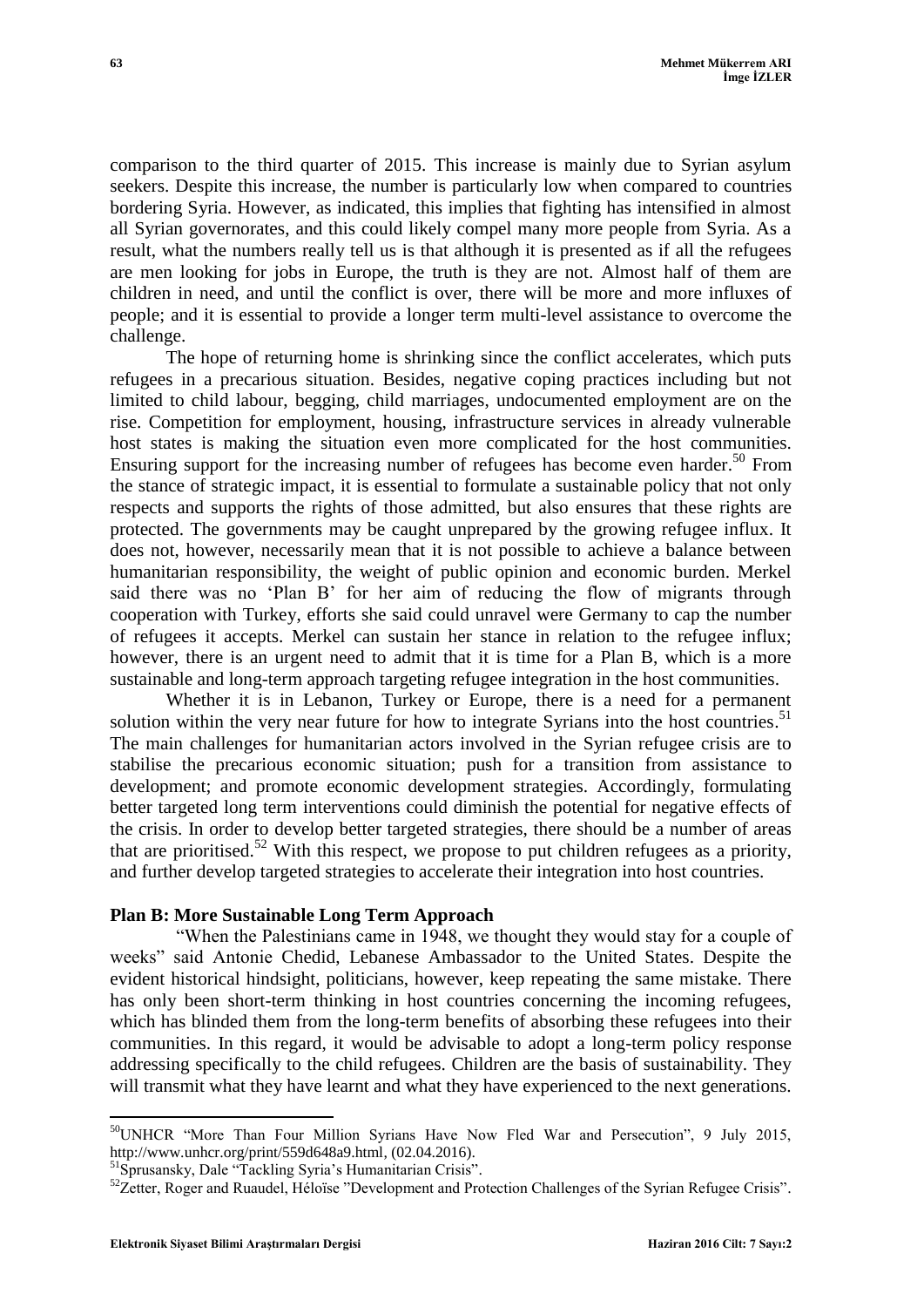A lack of policy that addresses the needs of child refugees; a lack of integration; growing public anger; and internalised despair has the risk of refugee radicalisation and this could ultimately result in losing a generation. Contrariwise, health and counselling services; targeted and inclusive education schemes; and integration mechanisms are the basic steps for our proposed Plan B approach.

Initially, these are the children who have been affected by the war physically and psychologically. There needs to be a comprehensive mechanism supporting refugee children. Accordingly, protecting physical health of children is not enough. As is indicated by the numbers, the majority of these refugee children undergo psychological trauma. The first step should be the provision of a safe haven; however, it needs to be complemented by psychological counselling services to ensure that refugee children can overcome the negative impacts of the war. To address this issue the UNHCR and UNICEF launched a joint initiative<sup>53</sup> that aims to strengthen the protection for the growing numbers of children and others with specific needs arriving in Europe. Accordingly, the UNHCR together with its sister agency put child and family protection support hubs also known as "Blue Dots" into operation. Although the overall objective of these initiatives is no different than what has been suggested, it is essential to note that they are not nearly comprehensive enough to support the incoming refugee children. More specifically, the international humanitarian response should also take into account the many unaccompanied and separated children. The identification of this group, and providing them with targeted protection mechanisms should be a priority. With this respect, targeted counselling and follow-up services for children; psychological support in schools; more specialised support provision; and recreational activities should be the preliminary steps of host communities in welcoming refugees. In addition to physical and mental health, the education of refugee children should be at the centre of the response mechanisms being developed. Refugee children need education as education helps generations to learn; to develop; to absorb the values of respect and tolerance, which is why education should be prioritised to ensure that these children do not take up arms and become radicalised.<sup>54</sup>

Short-term measures implemented by the host governments including increasing class sizes; offering informal educational support; providing additional tutoring programmes are essential. Nevertheless, more needs to be done than these stopgap measures.<sup>55</sup> For instance, the Palestinian refugee crisis has already been continuing for several decades, and more than a half million Palestinian children still attend separate UN refugee schools.<sup>56</sup> Even though initially a separate system was required for Palestinian children to guarantee that they received an education, their inclusion into mainstream education systems has not been yet accomplished. The failure to integrate refugee children into mainstream education brings several disadvantages in the long term including unequal economic and social opportunities. Similar to the Palestinian case, Syrian children are at the same risk. More than half of Syrian refugees are enrolled in non-mainstream schools.

<sup>&</sup>lt;sup>53</sup> UNHCR "UNHCR, UNICEF Launch Plan To Protect Refugee Women and Children", 26 February 2016, http://www.unhcr.org/56d05ec76.html, (02.04.2016).

<sup>54</sup> Al-haj, Mustafa "How One Syrian Group Is Helping Kids Get Back To School", Al-Monitor, 2 February 2016, http://www.al-monitor.com/pulse/originals/2016/02/syria-schools-destruction-civil-societyinitiatives.html#ixzz48RTKQ7v3 http://www.al-monitor.com/pulse/originals/2016/02/syria-schoolsdestruction-civil-society-initiatives.html#ixzz41jpWfuXX, (09.04.2016).

<sup>&</sup>lt;sup>55</sup>Culbertson, Shelly and Constant, Louay "Battered by War, Syrian Refugee Kids Need to Be Taught" RAND Corporation, 15 January 2016, http://www.rand.org/blog/2016/01/battered-by-war-syrian-refugeekids-need-to-be-taught.html, (09.04.2016).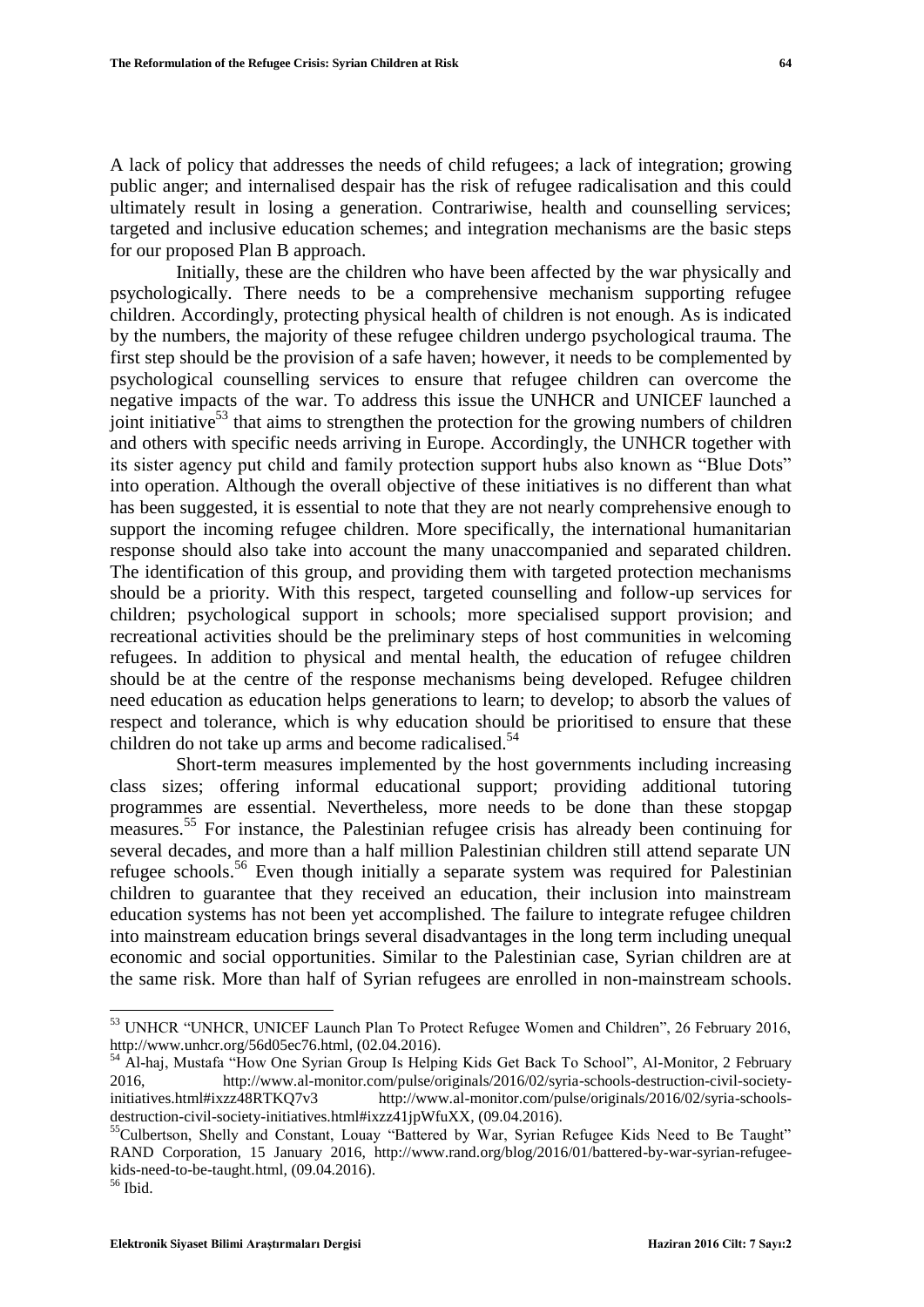There has been a visible difference, which has the potential to exacerbate over the long run between the native population and the refugees if not being addressed.<sup>57</sup> Subsequently, these short-term measures should not be taken for granted by the host communities.

With this regard, the management of the education of refugee children needs to take the protracted nature of the problem into consideration. The application of stopgap measures alone is not enough to address the educational challenge. The long term policy response should include a plan to expand educational access to out-of-school children as well as investing in additional infrastructural development. The international community could leverage its knowledge and resources to enable host communities to manage the crisis in the long term. <sup>58</sup> This crisis of education will impact upon the stability and economy not only of the host communities, but also of the Middle East region itself for at least a generation. As a result, interim measures should be complimented by long-term policies with the degree of foresight required to overcome what is an overwhelming educational challenge. Expanding a safe and inclusive learning environment; recruiting and training more teachers; further developing the quality of education; and encouraging the development of technical and vocational skills for youths could bring more refugee children back to learning while protecting those at risk of dropping out.<sup>59</sup>

Linked to education, the proposed Plan B puts emphasis on integration. The feelings of isolation and insecurity that have become a part of everyday life for young Syrians need to change urgently.<sup>60</sup> Tensions within and between refugee and host communities are likely to heighten these fears. This could in turn endanger the wellbeing of children. The refugee influx undoubtedly has had crucial impacts on the host societies including the destabilisation of local economies, the pressure on infrastructure and social services, and therefore could result in more polarisations in society. In this regard, a poll conducted in Lebanon in May 2013 with 900 Lebanese adults<sup>61</sup> confirms that refugees are not welcome in the host nations since 54% of the respondents stated that Lebanon should not receive more Syrian refugees. Similarly, according to the survey carried out in Jordan with 1,800 Jordanians in July 2013<sup>62</sup>, 73% of the respondents were opposed to continued refugee admittance. What is more alarming is that these host countries accepted many more refugees after the polls despite lack of public support. Accordingly, this might result in an increasingly hostile attitude towards incoming refugees.

In this respect, against the increasing tension within the host societies as well as the backdrop of fear and insecurity, education is a foremost way to overcome these challenges. Organised educational and recreational activities are one of the best ways for children to interact and extend the horizons of refugee children that can mitigate the effects of war, and thus should be the integral part of the education policies.

## **Conclusion**

 $\overline{\phantom{a}}$ <sup>57</sup> UNHCR "The Future of Syria", 2016, http://unhcr.org/FutureOfSyria/, (30.03.2016).

<sup>58</sup> Ibid.

<sup>59</sup> No Lost Generation "Usd\$1.4 Billion Needed To Get Every Syrian Child Back In School, Say Aid Agencies" 2 February 2016, http://nolostgeneration.org/post/138538710232/usd-14-billion-needed-to-getevery-syrian-child, (09.04.2016).

<sup>&</sup>lt;sup>60</sup>UNHCR "The Future of Syria: Refugee Children in Crisis", November 2013, http://www.refworld.org/pdfid/529c3b4d4.pdf, (02.04.2016).

<sup>&</sup>lt;sup>61</sup> National Opinion Poll conducted 15-21 May 2013 undertaken by Fafo Independent Research Foundation in cooperation with Information International, http://bit.ly/1/dclay, (09.04.2016).

<sup>&</sup>lt;sup>62</sup> The Centre for Strategic Studies at the University of Jordan "Current Issues in Jordan", July 2013, Survey of 1,800 Jordanian nationals led by Dr. Walid Alkhatib.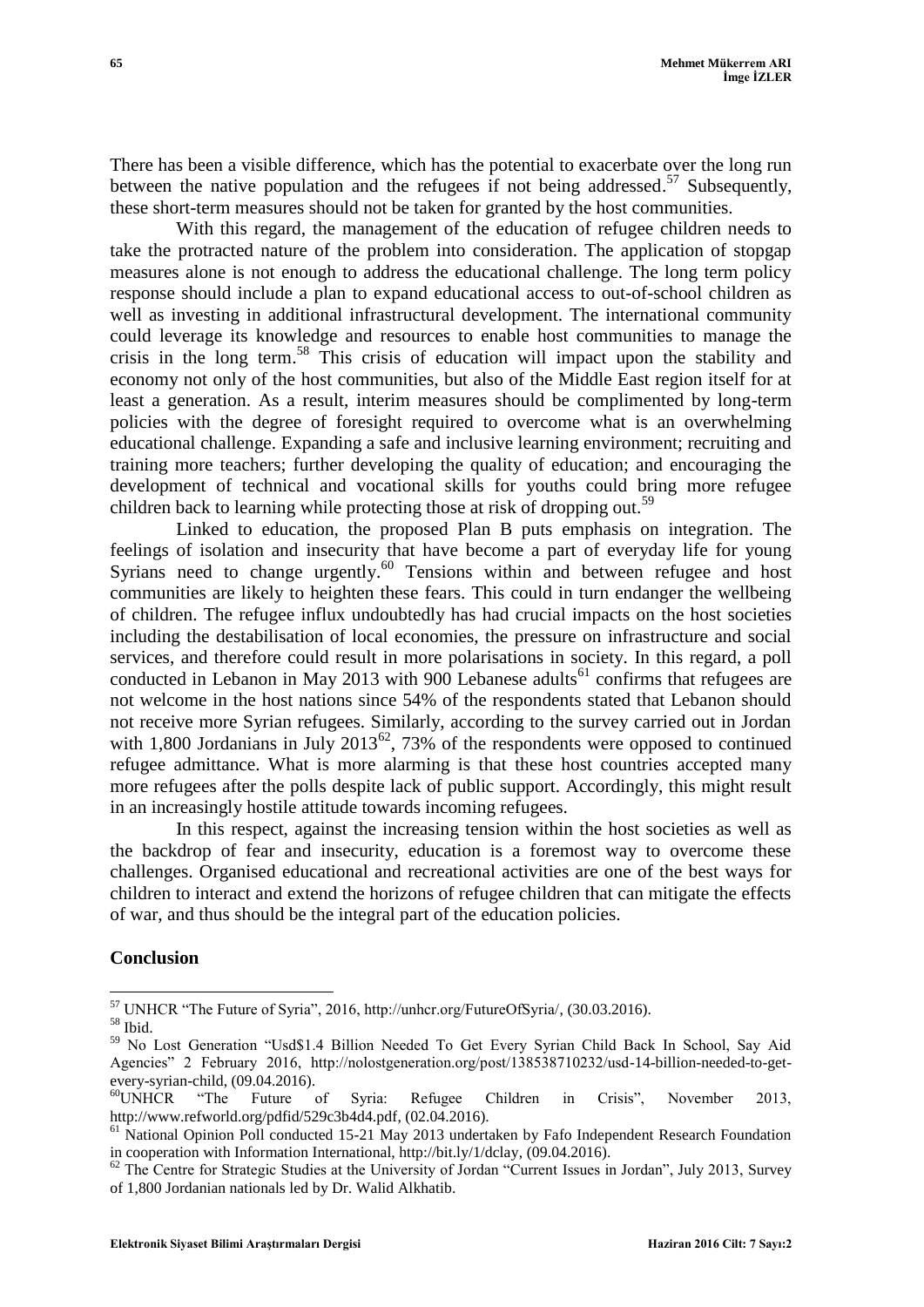As is highlighted several times, 4.8 million people flee to neighbouring countries and beyond; and there are 13.5 million people inside Syria that need humanitarian assistance; and half are children.<sup>63</sup> This is not simply a statistic. These are the Syrian people whose lives, hopes and futures are in danger. Unlike the stories, numbers may not provide us with the personal insights; however, the numbers certainly tell us more than the personal stories. One can eliminate the publication of results or the public declaration of these numbers; however, one cannot delete the truth concealed in the numbers.

The dislocation of the Syrian people first and foremost, is a humanitarian catastrophe with important ramifications across many countries in the Middle East, Europe, and beyond. This movement does not only influence the lives of those Syrians, but also directly impacts upon the lives of the members of host societies. <sup>64</sup> Closing the borders will not eliminate the problem as opening the borders alone will not resolve it. Neither natural, nor man-made barriers used by actors will be enough to avoid the "unwanted" guests. As is manifested, it is an alarming situation, and it is time to share the burden; to provide these people with a safe haven; to formulate sustainable policies; to integrate; to provide education and health services. These people will stay longer than expected whether we want them to or not. Consequently, it is the time to open the minds, not the borders alone; and to formulate long term policies because these are children no different to any David in Britain, any Selin in Turkey, or any Lorenzo in Italy except they are Syrians. As Nelson Mandela remarked, "there can be no keener revelation of a society's soul than the way in which it treats its children".

 $\overline{a}$ 

<sup>&</sup>lt;sup>63</sup> European Commission "Humanitarian Aid and Civil Protection: Syria Crisis Echo Factsheet" March 2016, http://ec.europa.eu/echo/files/aid/countries/factsheets/syria\_en.pdf, (11.04.2016).

<sup>64</sup>Aiyar, Shekhar; Barkbu, Bergljot; Batini, Nicoletta; Berger, Helge; Detragiache, Enrica; Dizioli, Allan; Ebeke, Christian; Lin, Huidan; Kaltani, Linda; Sosa, Sebastian; Spilimbergo, Antonio and Topalova, Petia "The Refugee Surge in Europe: Economic Challenges" International Monetary Fund, January 2016, https://www.imf.org/external/pubs/ft/sdn/2016/sdn1602.pdf, (11.04.2016).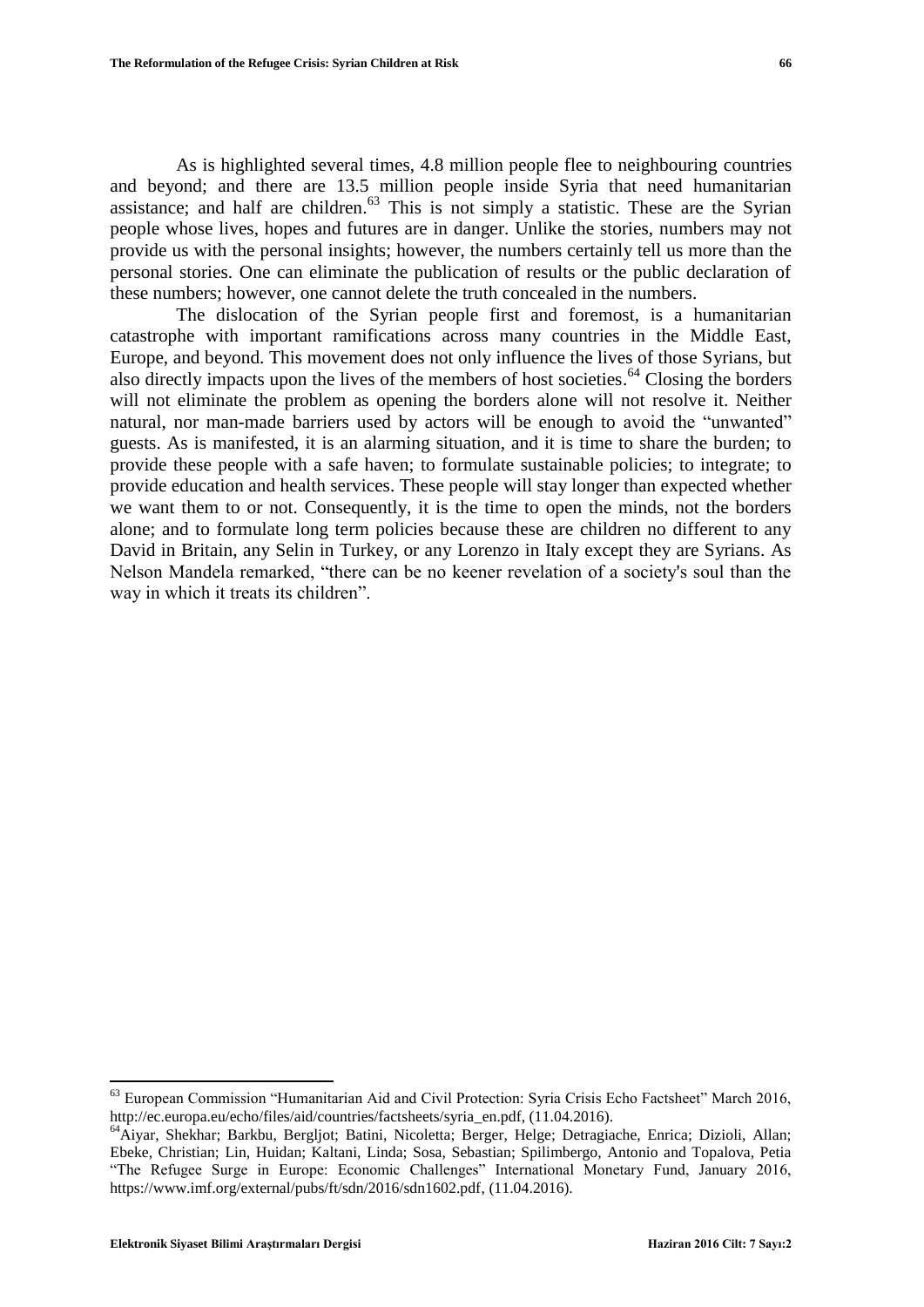## **REFERENCES**

Aiyar, Shekhar; Barkbu, Bergljot; Batini, Nicoletta; Berger, Helge; Detragiache, Enrica; Dizioli, Allan; Ebeke, Christian; Lin, Huidan; Kaltani, Linda; Sosa, Sebastian; Spilimbergo, Antonio and Topalova, Petia "The Refugee Surge in Europe: Economic Challenges" International Monetary Fund, January 2016, [https://www.imf.org/external/pubs/ft/sdn/2016/sdn1602.pdf,](https://www.imf.org/external/pubs/ft/sdn/2016/sdn1602.pdf) (11.04.2016).

Al-haj, Mustafa "How One Syrian Group Is Helping Kids Get Back To School", Al-Monitor, 2 February 2016, [http://www.al-monitor.com/pulse/originals/2016/02/syria](http://www.al-monitor.com/pulse/originals/2016/02/syria-schools-destruction-civil-society-initiatives.html#ixzz48RTKQ7v3)[schools-destruction-civil-society-initiatives.html#ixzz48RTKQ7v3,](http://www.al-monitor.com/pulse/originals/2016/02/syria-schools-destruction-civil-society-initiatives.html#ixzz48RTKQ7v3) (09.04.2016).

Al-Kilani, Saleh "A Duty and a Burden on Jordan" *Forced Migration Review* September 2014, 47, [http://search.proquest.com/docview/1561632668?pq-origsite=summon&,](http://search.proquest.com/docview/1561632668?pq-origsite=summon&) (27.03.2016).

Bergfeldt, Carina, Wiman, Erik and Weigl, Kerstin "Where the Children Sleeps", Magnus Wennman Photo Project, 2015, [http://darbarnensover.aftonbladet.se/chapter/english](http://darbarnensover.aftonbladet.se/chapter/english-version/)[version/,](http://darbarnensover.aftonbladet.se/chapter/english-version/) (22.03.2016).

Convention and Protocol relating to the status of refugees- Text of the 1951 Convention Relating to the Status of Refugees http://www.unhcr.org/3b66c2aa10.html, (22.03.2016).

Culbertson, Shelly and Constant, Louay "Battered by War, Syrian Refugee Kids Need to Be Taught" RAND Corporation, 15 January 2016, [http://www.rand.org/blog/2016/01/battered-by-war-syrian-refugee-kids-need-to-be](http://www.rand.org/blog/2016/01/battered-by-war-syrian-refugee-kids-need-to-be-taught.html)[taught.html,](http://www.rand.org/blog/2016/01/battered-by-war-syrian-refugee-kids-need-to-be-taught.html) (09.04.2016).

Edwards, Adrian Refugee or Migrant: Which is Right? United Nations High Commission for Refugees (UNHCR) viewpoint, 2015, [http://www.unhcr.org/55df0e556.html,](http://www.unhcr.org/55df0e556.html) (22.03.2016).

Euronews "10,000 refugee children are missing, says Europol", 31 January 2016, [http://www.euronews.com/2016/01/31/10000-refugee-children-are-missing-says-europol/,](http://www.euronews.com/2016/01/31/10000-refugee-children-are-missing-says-europol/) (30.03.2016).

European Commission "Humanitarian Aid and Civil Protection: Syria Crisis Echo Factsheet" March 2016, [http://ec.europa.eu/echo/files/aid/countries/factsheets/syria\\_en.pdf,](http://ec.europa.eu/echo/files/aid/countries/factsheets/syria_en.pdf) (11.04.2016).

European Commission - Press release "Relocation and Resettlement: EU Member States must act to sustain current management of flows" 18 May 201 http://europa.eu/rapid/pressrelease\_IP-16-1763\_en.htm, (30.03.2016).

Eurostat "Asylum Quarterly Report", 2016, [http://ec.europa.eu/eurostat/statistics](http://ec.europa.eu/eurostat/statistics-explained/index.php/Asylum_quarterly_report)[explained/index.php/Asylum\\_quarterly\\_report,](http://ec.europa.eu/eurostat/statistics-explained/index.php/Asylum_quarterly_report) (27.03.2016).

IOM and UNICEF Data Brief: Migration of Children to Europe, 30 November 2015, [http://www.iom.int/sites/default/files/press\\_release/file/IOM-UNICEF-Data-Brief-](http://www.iom.int/sites/default/files/press_release/file/IOM-UNICEF-Data-Brief-Refugee-and-Migrant-Crisis-in-Europe-30.11.15.pdf)

[Refugee-and-Migrant-Crisis-in-Europe-30.11.15.pdf,](http://www.iom.int/sites/default/files/press_release/file/IOM-UNICEF-Data-Brief-Refugee-and-Migrant-Crisis-in-Europe-30.11.15.pdf) (30.03.2016).

International Organisation for Migration (IOM), Glossary on Migration, International Migration Law Series No. 25, 2011 [https://www.iom.i,nt/key-migration-terms,](https://www.iom.i,nt/key-migration-terms) (22.03.2016).

International Labour Organisation (ILO) "Report of the rapid assessment on Child Labour in the Urban Informal Sector in three governorates of Jordan (Amman, Mafraq and Irbid)", 2014.

Karlstrom, Kerstin and Hamoudi, Nathalie "Lebanon: RRP5 Update- Education" MEHE, UNGCR, UNICEF, 2014.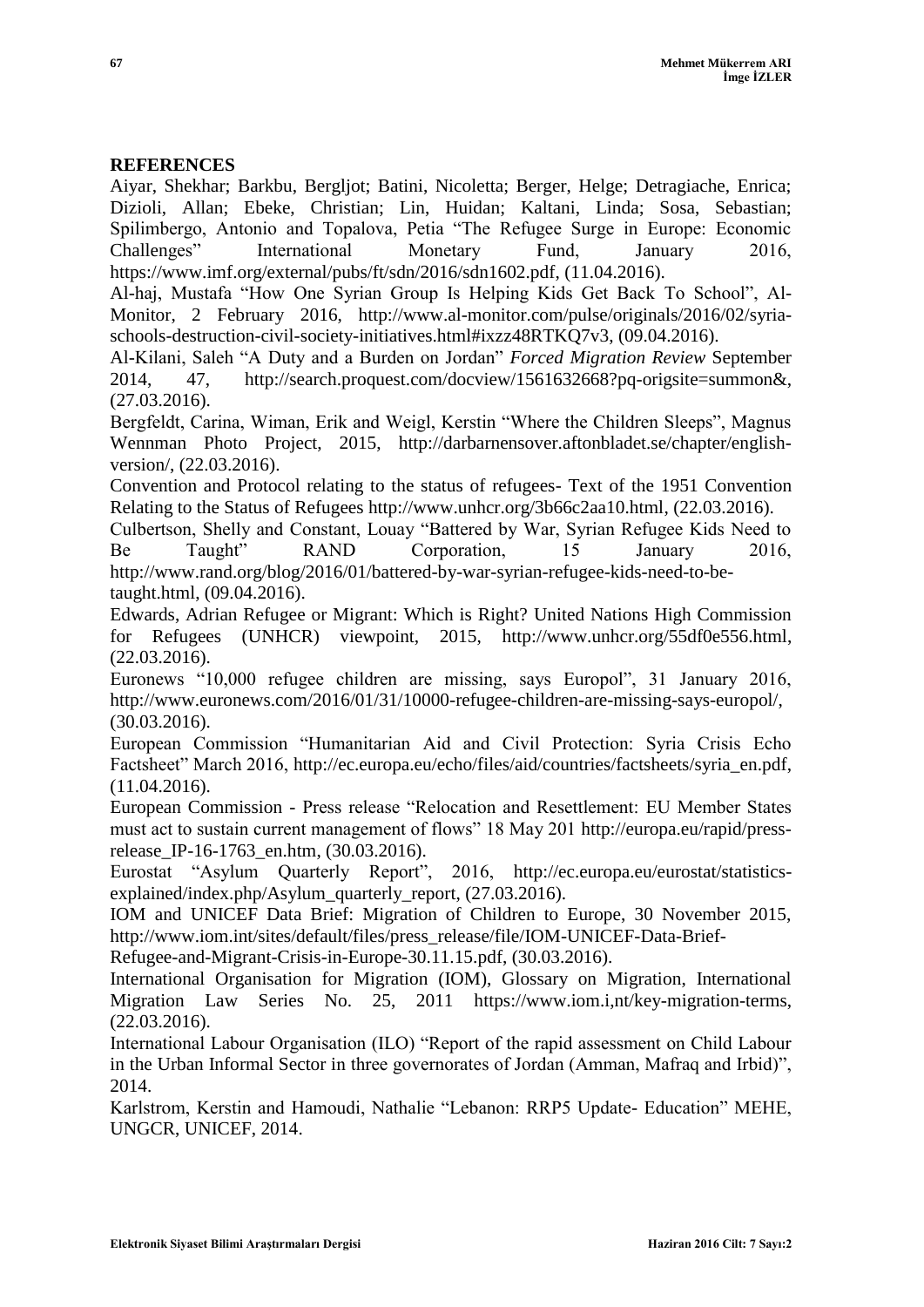Laipson, Ellen "Gulf States" Inaction Heightens Europe"s Migrant Crisis" World Politics Review, 1 September 2015, [http://www.worldpoliticsreview.com/articles/16584/gulf](http://www.worldpoliticsreview.com/articles/16584/gulf-states-inaction-heightens-europe-s-migrant-crisis)[states-inaction-heightens-europe-s-migrant-crisis,](http://www.worldpoliticsreview.com/articles/16584/gulf-states-inaction-heightens-europe-s-migrant-crisis) (30.03.2016).

"Lebanon, Economic and Social Impact Assessment of the Syrian Conflict" Margesson, Rhoda and Chesser, Susan G. "Syria: Overview of the Humanitarian Response", 30 May 2014, Congressional Research Service, [https://www.fas.org/sgp/crs/mideast/R43119.pdf,](https://www.fas.org/sgp/crs/mideast/R43119.pdf) (27.03.2016).

Martin, Philip L. "Viewpoint: Europe's migration crisis: an American perspective" Migration Letters, 13(2), pp. 311, http://www.tplondon.com/journal/index.php/ml/article/viewFile/614/460, (30.03.2016).

National Opinion Poll conducted 15-21 May 2013 undertaken by Fafo Independent Research Foundation in cooperation with Information International, [http://bit.ly/1/dclay,](http://bit.ly/1/dclay) (09.04.2016).

No Lost Generation "Usd\$1.4 Billion Needed To Get Every Syrian Child Back In School, Say Aid Agencies" 2 February 2016, [http://nolostgeneration.org/post/138538710232/usd-](http://nolostgeneration.org/post/138538710232/usd-14-billion-needed-to-get-every-syrian-child)[14-billion-needed-to-get-every-syrian-child,](http://nolostgeneration.org/post/138538710232/usd-14-billion-needed-to-get-every-syrian-child) (09.04.2016).

Sirin, Selcuk R. and Sirin-Rogers, Lauren "The Educational and Mental Needs of Syrian Refugee Children" Migration Policy Institute 2015.

Sprusansky, Dale "Tackling Syria"s Humanitarian Crisis" Washington Report on Middle East Affairs, May 2014, pp. 51-54, [http://www.wrmea.org/2014-may/human-rights](http://www.wrmea.org/2014-may/human-rights-tackling-syrias-humanitarian-crisis.html)[tackling-syrias-humanitarian-crisis.html,](http://www.wrmea.org/2014-may/human-rights-tackling-syrias-humanitarian-crisis.html) (27.03.2016).

The Centre for Strategic Studies at the University of Jordan "Current Issues in Jordan", July 2013, (Survey of 1,800 Jordanian nationals led by Dr. Walid Alkhatib).

Time Magazine "The Paris Attacks Have Put Europe"s Refugee Crisis under Renewed Scrutiny" 16 November, 2015 http://time.com/4114009/paris-attacks-migrant-crisisrefugees-eu/, (30.03.2016).

UNDP New Centre "UN agencies warn humanitarian needs growing in Syria and region: nearly US\$8 billion urgently needed in 2016", 12 January 2016, [http://www.undp.org/content/undp/en/home/presscenter/pressreleases/2016/01/12/un](http://www.undp.org/content/undp/en/home/presscenter/pressreleases/2016/01/12/un-agencies-warn-humanitarian-needs-growing-in-syria-and-region-nearly-us-8-billion-urgently-needed-in-2016.html)[agencies-warn-humanitarian-needs-growing-in-syria-and-region-nearly-us-8-billion-](http://www.undp.org/content/undp/en/home/presscenter/pressreleases/2016/01/12/un-agencies-warn-humanitarian-needs-growing-in-syria-and-region-nearly-us-8-billion-urgently-needed-in-2016.html)

[urgently-needed-in-2016.html,](http://www.undp.org/content/undp/en/home/presscenter/pressreleases/2016/01/12/un-agencies-warn-humanitarian-needs-growing-in-syria-and-region-nearly-us-8-billion-urgently-needed-in-2016.html) (27.03.2016).

UNHCR "Europe: Syrian Asylum Applications from April 2011 to December 2015" [https://data.unhcr.org/syrianrefugees/download.php?id=10282,](https://data.unhcr.org/syrianrefugees/download.php?id=10282) (02.04.2016).

UNHCR Press Release "Total number of Syrian refugees exceeds four million for first time", 9 July 2015, [http://www.unhcr.org/559d67d46.html,](http://www.unhcr.org/559d67d46.html) (30.03.2016).

UNHCR "The Future of Syria", 2016, [http://unhcr.org/FutureOfSyria/,](http://unhcr.org/FutureOfSyria/) (30.03.2016).

UNHCR "The Future of Syria: Refugee Children in Crisis", November 2013, [http://www.refworld.org/pdfid/529c3b4d4.pdf,](http://www.refworld.org/pdfid/529c3b4d4.pdf) (02.04.2016).

UNHCR "UNHCR, UNICEF Launch Plan To Protect Refugee Women and Children", 26 February 2016, [http://www.unhcr.org/56d05ec76.html,](http://www.unhcr.org/56d05ec76.html) (02.04.2016).

UNHCR "More Than Four Million Syrians Have Now Fled War and Persecution", 9 July 2015, [http://www.unhcr.org/print/559d648a9.html,](http://www.unhcr.org/print/559d648a9.html) (02.04.2016).

UNHCR "Worldwide displacement hits all-time high as war and persecution increase", 18 June 2015, [http://www.unhcr.org/558193896.html,](http://www.unhcr.org/558193896.html) (27.03.2016).

UNICEF "No Lost Generation" (publication pending).

UNICEF "Syrian Arab Republic", 13 January 2016, [http://www.unicef.org/appeals/syria.html,](http://www.unicef.org/appeals/syria.html) (30.03.2016).